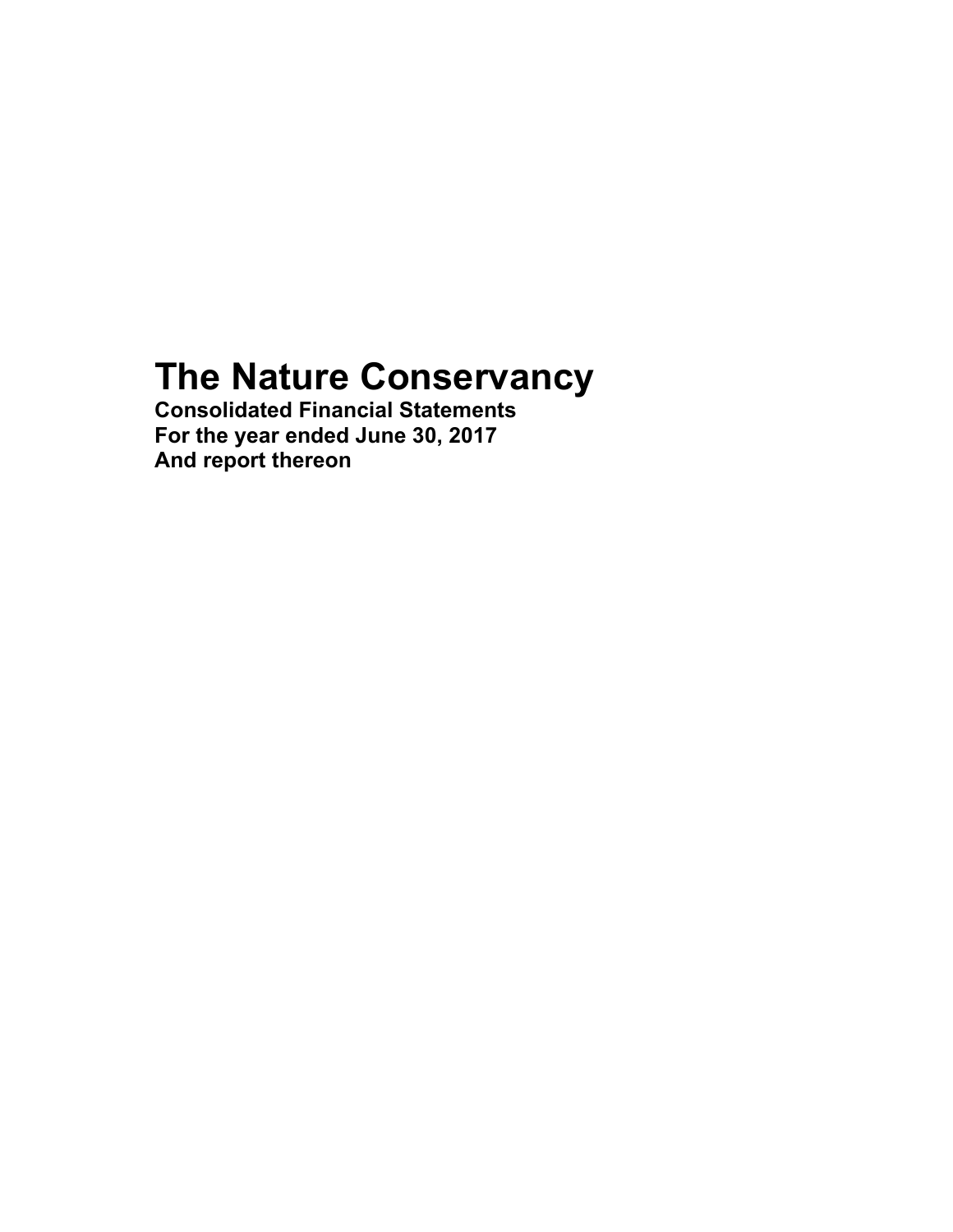

#### **Report of Independent Auditors**

To the Board of Directors The Nature Conservancy

We have audited the accompanying consolidated financial statements of The Nature Conservancy and its chapters and affiliates (the "Conservancy"), which comprise the consolidated statement of financial position as of June 30, 2017, and the related consolidated statements of activities and cash flows for the year then ended.

#### *Management's Responsibility for the Consolidated Financial Statements*

Management is responsible for the preparation and fair presentation of the consolidated financial statements in accordance with accounting principles generally accepted in the United States of America; this includes the design, implementation and maintenance of internal control relevant to the preparation and fair presentation of consolidated financial statements that are free from material misstatement, whether due to fraud or error.

#### *Auditors' Responsibility*

Our responsibility is to express an opinion on the consolidated financial statements based on our audit. We conducted our audit in accordance with auditing standards generally accepted in the United States of America. Those standards require that we plan and perform the audit to obtain reasonable assurance about whether the consolidated financial statements are free from material misstatement.

An audit involves performing procedures to obtain audit evidence about the amounts and disclosures in the consolidated financial statements. The procedures selected depend on our judgment, including the assessment of the risks of material misstatement of the consolidated financial statements, whether due to fraud or error. In making those risk assessments, we consider internal control relevant to the Conservancy's preparation and fair presentation of the consolidated financial statements in order to design audit procedures that are appropriate in the circumstances, but not for the purpose of expressing an opinion on the effectiveness of the Conservancy's internal control. Accordingly, we express no such opinion. An audit also includes evaluating the appropriateness of accounting policies used and the reasonableness of significant accounting estimates made by management, as well as evaluating the overall presentation of the consolidated financial statements. We believe that the audit evidence we have obtained is sufficient and appropriate to provide a basis for our audit opinion.

## *Opinion*

In our opinion, the consolidated financial statements referred to above present fairly, in all material respects, the financial position of The Nature Conservancy and its chapters and affiliates as of June 30, 2017, and the changes in their net assets and their cash flows for the year then ended in accordance with accounting principles generally accepted in the United States of America.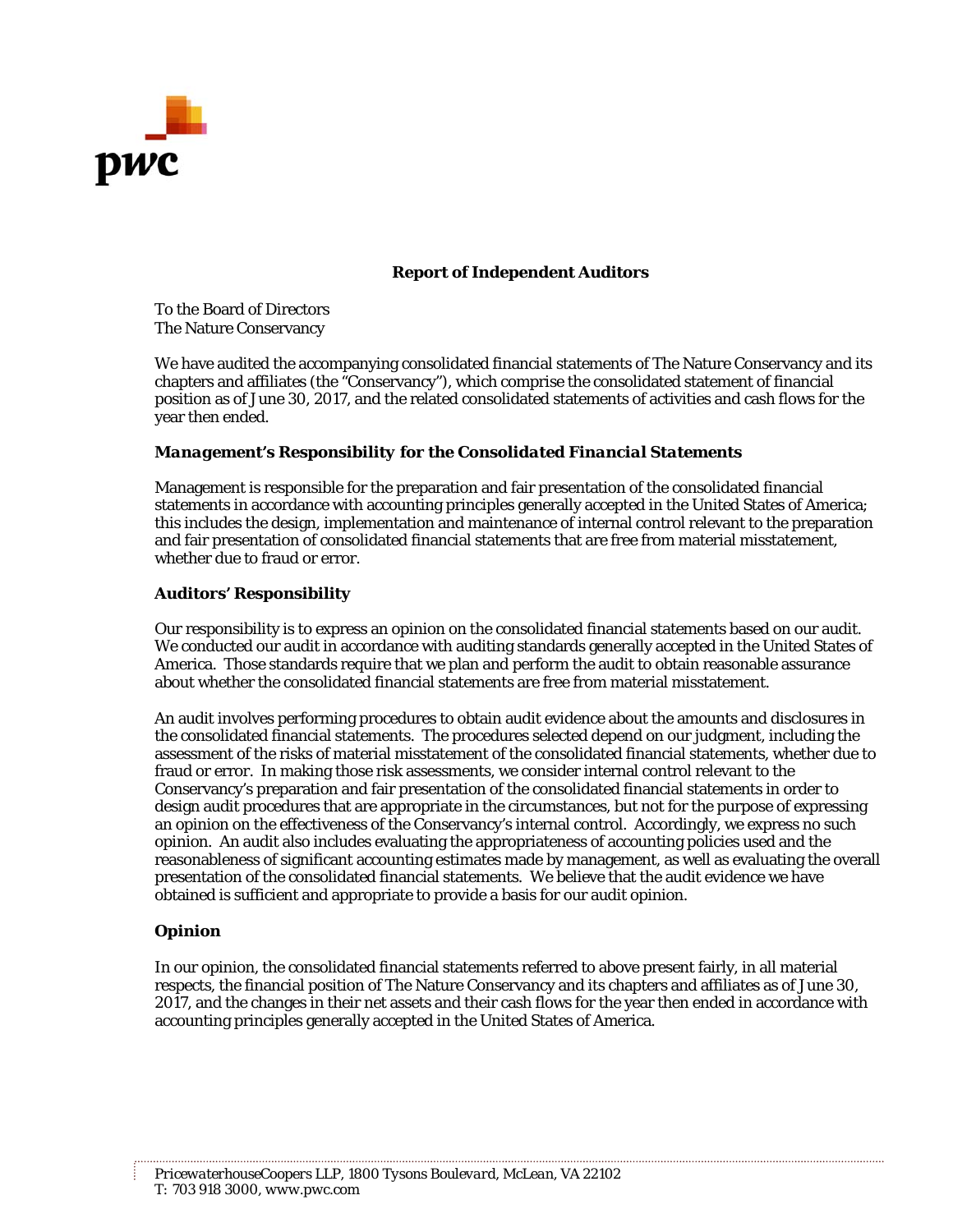

## *Other Matter*

Our audit was conducted for the purpose of forming an opinion on the consolidated financial statements taken as a whole. The accompanying summarized consolidated statements of financial position as of June 30, 2017 and 2016, the summarized consolidated statements of activities for the year ended June 30, 2017 and 2016, and the schedule of functional expenses for the year ended June 30, 2017 with summarized totals for the year ended June 30, 2016, are presented for purposes of additional analysis and are not a required part of the consolidated financial statements. The information is the responsibility of management and was derived from and relates directly to the underlying accounting and other records used to prepare the consolidated financial statements. The information has been subjected to the auditing procedures applied in the audit of the consolidated financial statements and certain additional procedures, including comparing and reconciling such information directly to the underlying accounting and other records used to prepare the consolidated financial statements or to the consolidated financial statements themselves and other additional procedures, in accordance with auditing standards generally accepted in the United States of America. In our opinion, the information is fairly stated, in all material respects, in relation to the consolidated financial statements taken as a whole.

We previously audited the consolidated statement of financial position as of June 30, 2016, and the related consolidated statements of activities and cash flows for the year then ended (not presented herein), and in our report dated December 12, 2016, we expressed an unmodified opinion on those consolidated financial statements. In our opinion, the information set forth in the accompanying summarized financial information as of June 30, 2016 and for the year then ended is consistent, in all material respects, with the audited consolidated financial statements from which it has been derived.

Ricewaterhorsectopers up

McLean, Virginia December 11, 2017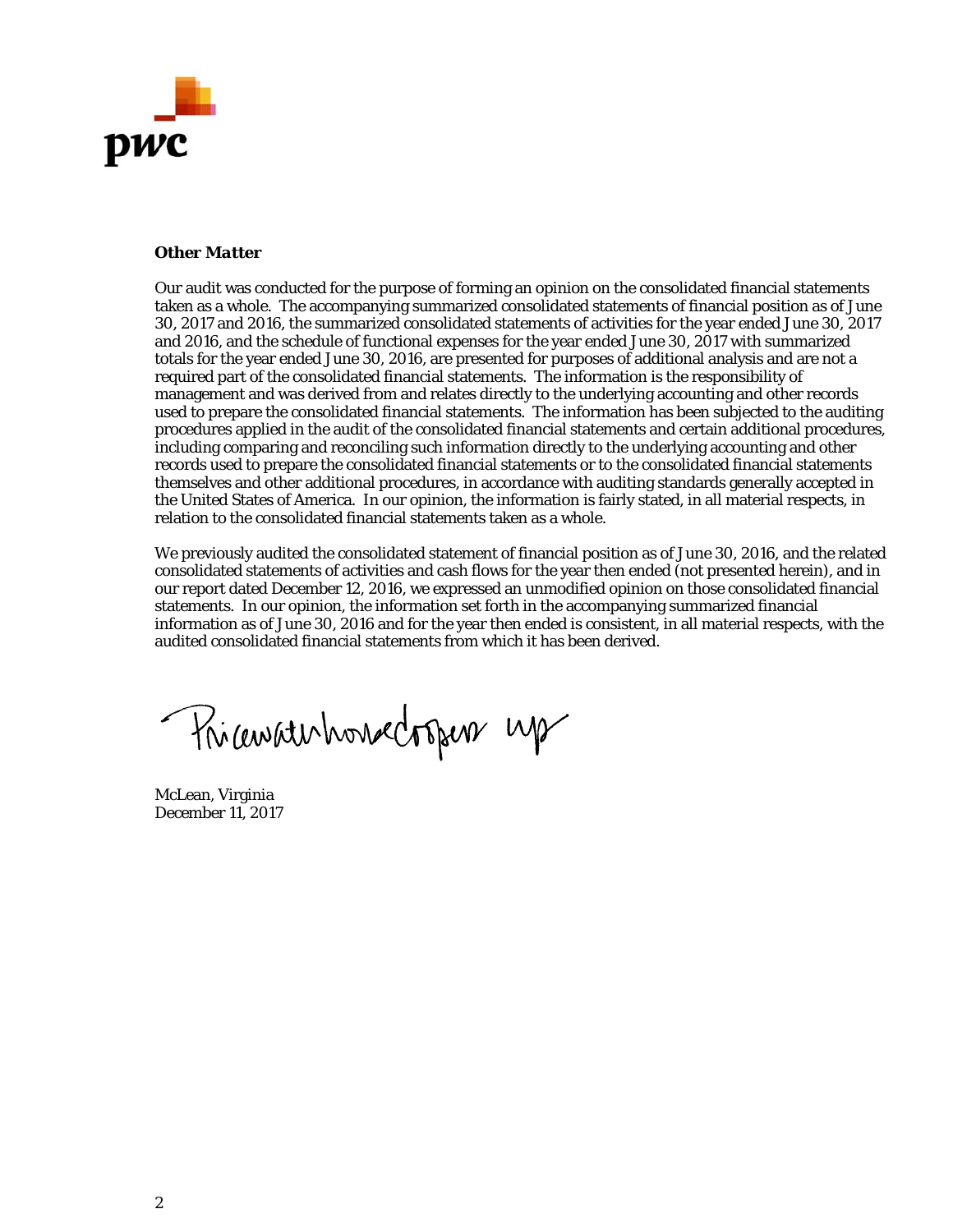# **The Nature Conservancy Consolidated Statement of Financial Position As of June 30, 2017**

*(Amounts in thousands)*

| Assets                                                                      |           |                         |
|-----------------------------------------------------------------------------|-----------|-------------------------|
| Cash and cash equivalents                                                   |           | \$<br>55,139            |
| Restricted cash and cash equivalents                                        |           | 19,593                  |
| Restricted short-term investments                                           |           | 25,000                  |
| Government grants and contracts receivable                                  |           | 35,259                  |
| Pledges receivable, net                                                     |           | 302,670                 |
| Securities pledged under securities lending agreement                       |           | 57,337                  |
| Other assets                                                                |           | 59,332                  |
|                                                                             |           |                         |
| Property and equipment, net of accumulated depreciation<br>and amortization |           | 121,800                 |
| Investments                                                                 |           |                         |
| Investments - Capital fund                                                  | 801,558   |                         |
| Investments - Split interest arrangements                                   | 320,946   |                         |
| Investments - Endowment fund                                                | 1,199,828 |                         |
| Total investments                                                           |           | 2,322,332               |
| Conservation lands                                                          |           | 1,834,243               |
| Conservation easements                                                      |           | 2,159,042               |
| <b>Total assets</b>                                                         |           | $\overline{$}6,991,747$ |
| <b>Liabilities</b>                                                          |           |                         |
| Accounts payable and accrued liabilities                                    |           | \$<br>117,114           |
| Payable under securities lending agreement                                  |           | 57,337                  |
| Deferred revenue and refundable advances                                    |           | 94,919                  |
| Bonds and notes payable                                                     |           | 303,313                 |
| Split interest arrangements payable                                         |           | 197,304                 |
| <b>Total liabilities</b>                                                    |           | 769,987                 |
| <b>Net assets</b>                                                           |           |                         |
| Unrestricted                                                                |           |                         |
|                                                                             |           |                         |
| Undesignated                                                                | 252,404   |                         |
| Land, easements, and capital funds                                          | 3,888,245 |                         |
| Board-designated quasi endowment and similar funds                          | 877,375   |                         |
| Total unrestricted                                                          |           | 5,018,024               |
| Temporarily restricted                                                      |           | 831,918                 |
| Permanently restricted                                                      |           | 371,818                 |
| Total net assets                                                            |           | 6,221,760               |
| Total liabilities and net assets                                            |           | \$6,991,747             |

*The accompanying notes are an integral part of these consolidated financial statements.*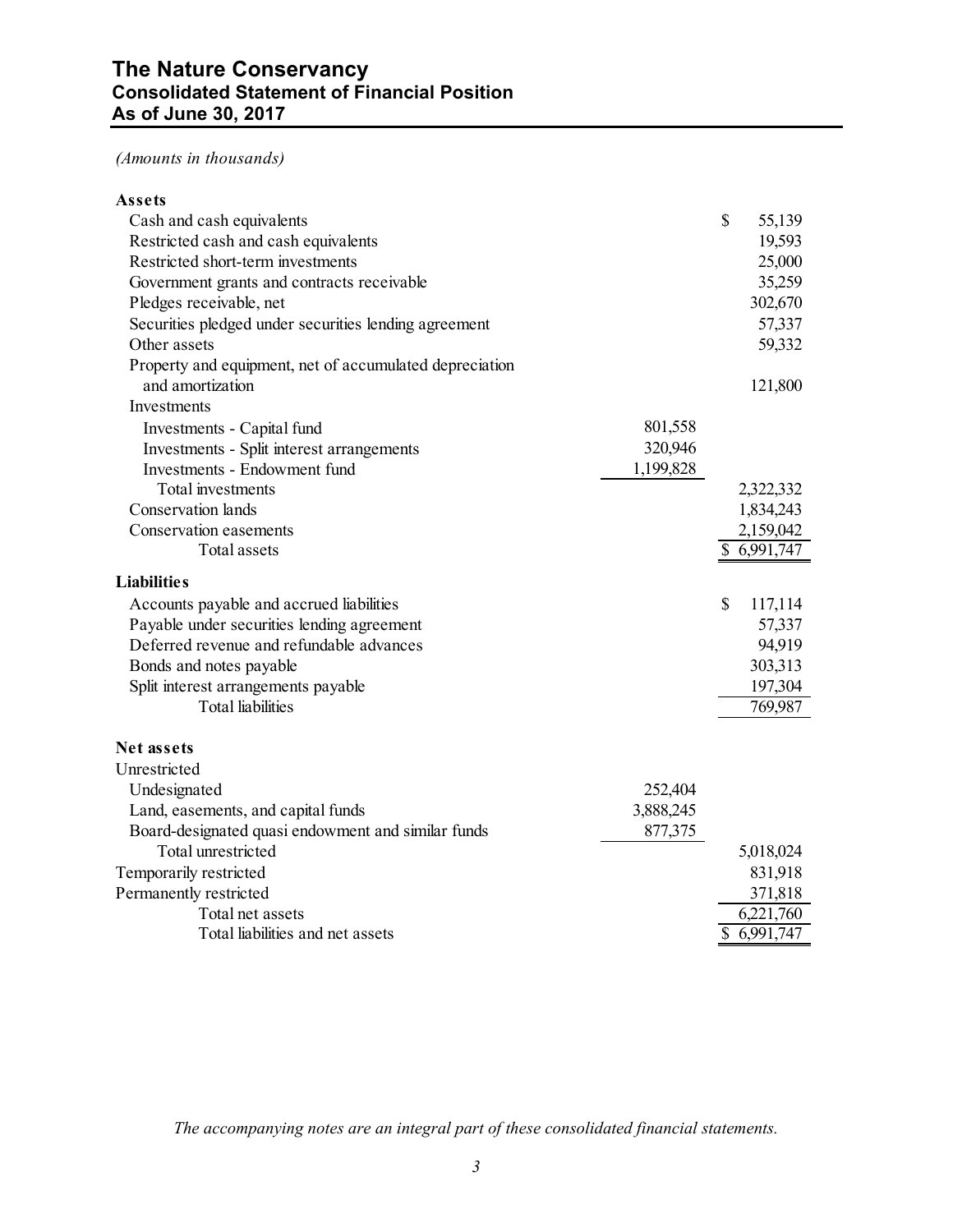# **The Nature Conservancy Consolidated Statement of Activities For the year ended June 30, 2017**

| (Amounts in thousands)                          | restricted<br><b>Unrestricted</b> |                                    | Temporarily Permanently<br>restricted | <b>Total</b>    |
|-------------------------------------------------|-----------------------------------|------------------------------------|---------------------------------------|-----------------|
| <b>Support and revenues</b>                     |                                   |                                    |                                       |                 |
| Dues and contributions                          | \$<br>268,586                     | \$<br>328,736                      | \$<br>10,344                          | \$<br>607,666   |
| Contributed goods and services                  | 19,352                            | 41                                 |                                       | 19,393          |
| Land and easements contributed for conservation | 64,651                            |                                    |                                       | 64,651          |
| Government grants and contracts                 | 117,218                           |                                    |                                       | 117,218         |
| Investment income                               | 166,163                           | 34,137                             |                                       | 200,300         |
| Other income                                    | 86,344                            |                                    |                                       | 86,344          |
| Total support and revenues before sales         |                                   |                                    |                                       |                 |
| of conservation land and easements and          |                                   |                                    |                                       |                 |
| net assets released from restrictions           | 722,314                           | 362,914                            | 10,344                                | 1,095,572       |
| Sales of conservation land and easements to     |                                   |                                    |                                       |                 |
| governments and others                          | 48,193                            |                                    |                                       | 48,193          |
| Net assets released from restrictions           | 267,181                           | (267, 181)                         |                                       |                 |
| Total support and revenues                      | 1,037,688                         | 95,733                             | 10,344                                | 1,143,765       |
| <b>Expenses</b>                                 |                                   |                                    |                                       |                 |
| Program expenses                                |                                   |                                    |                                       |                 |
| Conservation activities and actions             | 472,790                           |                                    |                                       | 472,790         |
| Book value of conservation land and easements   |                                   |                                    |                                       |                 |
| sold or donated to governments and others       | 83,892                            |                                    |                                       | 83,892          |
| Total program expenses                          | 556,682                           |                                    |                                       | 556,682         |
| Support services expenses                       |                                   |                                    |                                       |                 |
| General and administration                      | 155,430                           |                                    |                                       | 155,430         |
| Fund-raising                                    |                                   |                                    |                                       |                 |
| General fund-raising                            | 78,485                            |                                    |                                       | 78,485          |
| Membership development                          | 46,650                            |                                    |                                       | 46,650          |
| Total support services expenses                 | 280,565                           |                                    |                                       | 280,565         |
| Total expenses                                  | 837,247                           |                                    |                                       | 837,247         |
| Increase/(decrease) in net assets               | 200,441                           | 95,733                             | 10,344                                | 306,518         |
| Reclassification of net assets                  | 1,154                             | (159)                              | (995)                                 |                 |
| Total increase/(decrease) in net assets         | $\overline{201,}595$              | 95,574                             | 9,349                                 | 306,518         |
| Net assets at beginning of year                 | 4,816,429                         | 736,344                            | 362,469                               | 5,915,242       |
| Net assets at end of year                       | 5,018,024<br>\$                   | $\overline{\mathbb{S}}$<br>831,918 | $\overline{\mathbb{S}}$<br>371,818    | \$<br>6,221,760 |

*The accompanying notes are an integral part of these consolidated financial statements.*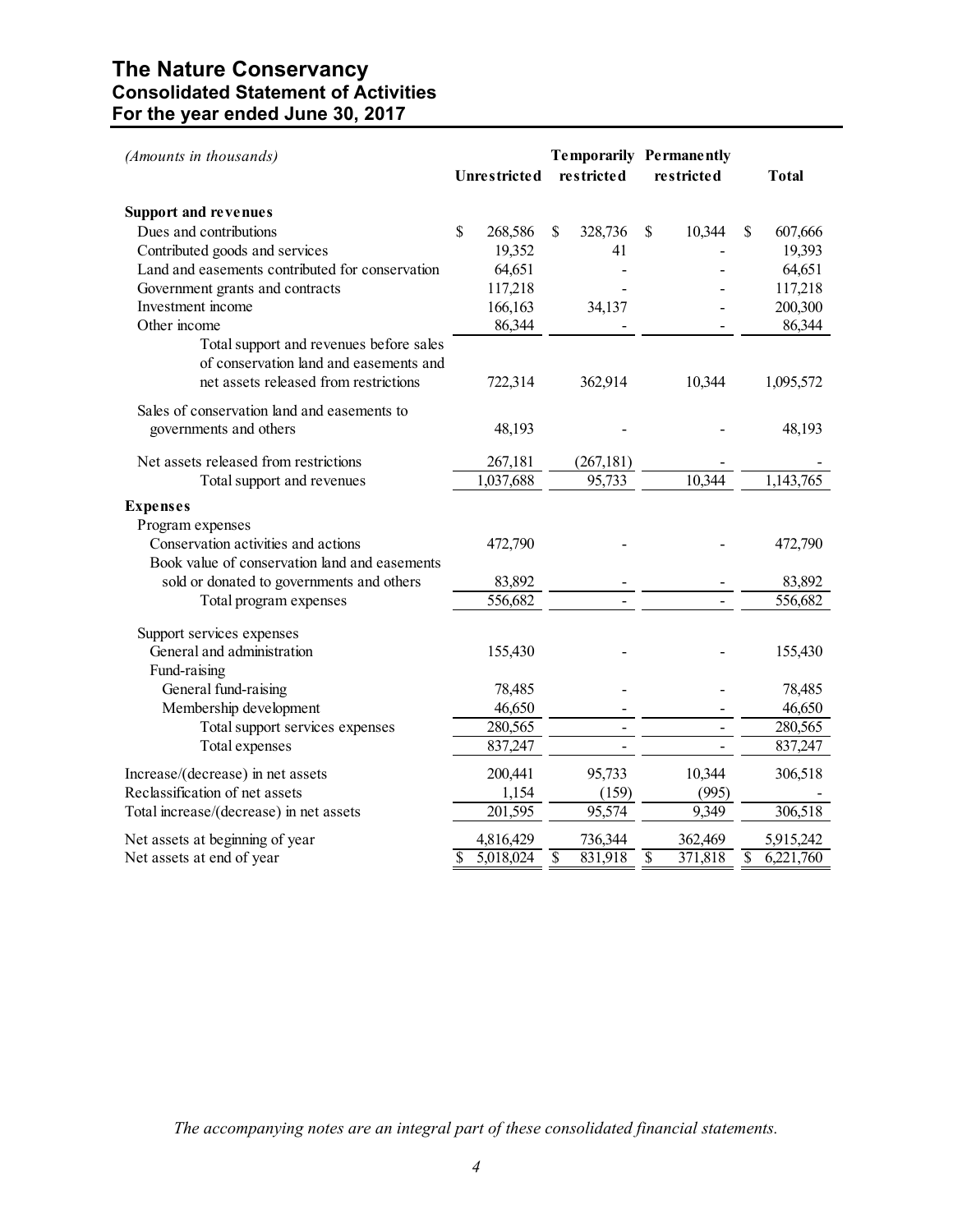# **The Nature Conservancy Consolidated Statement of Cash Flows For the year ended June 30, 2017**

*(Amounts in thousands)*

| Reconciliation of change in net assets to                        |                 |               |                                   |          |
|------------------------------------------------------------------|-----------------|---------------|-----------------------------------|----------|
| cash used in operating activities:                               |                 |               |                                   |          |
| Change in net assets                                             |                 | \$<br>306,518 |                                   |          |
| Non-cash adjustments:                                            |                 |               |                                   |          |
| Contributed land and easements                                   | \$<br>(79, 584) |               |                                   |          |
| Losses on disposition of land, easements, and property           | 31,204          |               |                                   |          |
| Realized/Unrealized investment gain                              | (188, 198)      |               |                                   |          |
| Change in value of split interest investments                    | (20,700)        |               |                                   |          |
| Change in value of interest rate swaps                           | (18,275)        |               |                                   |          |
| Depreciation and amortization                                    | 14,702          |               |                                   |          |
| Debt forgiveness                                                 | (10,100)        |               |                                   |          |
| Other                                                            | (1,079)         | (272,030)     |                                   |          |
| Changes in assets and liabilities:                               |                 |               |                                   |          |
| Increase in receivables                                          | (72, 797)       |               |                                   |          |
| Increase in restricted cash                                      | (5,336)         |               |                                   |          |
| Increase in other assets                                         | (1,193)         |               |                                   |          |
| Increase in split interests arrangements payable                 | 22,433          |               |                                   |          |
| Increase in other liabilities                                    | 8,640           | (48,253)      |                                   |          |
| Cash provided by (used in) land activities:                      |                 |               |                                   |          |
| Proceeds from sales of land and easements                        | 63,344          |               |                                   |          |
| Purchases of land and easements                                  | (91,625)        | (28,281)      |                                   |          |
| Contributions for long-term purposes                             |                 | (8,643)       |                                   |          |
| Net cash used in operating activities                            |                 |               | \$                                | (50,689) |
| <b>Investing activities:</b>                                     |                 |               |                                   |          |
| Proceeds from sale of capital and endowment investments          |                 | 1,083,516     |                                   |          |
| Purchases of capital and endowment investments                   |                 | (985,999)     |                                   |          |
| Purchases of property and equipment, net                         |                 | (9,632)       |                                   |          |
| Proceeds from notes receivable                                   |                 | 4,955         |                                   |          |
| Net cash provided by investing activities                        |                 |               |                                   | 92,840   |
| <b>Financing activities:</b>                                     |                 |               |                                   |          |
| Changes in securities pledged under securities lending agreement |                 | (32, 858)     |                                   |          |
| Changes of payable under securities lending agreement            |                 | 32,858        |                                   |          |
| Purchases of split interest investments                          |                 | (47, 812)     |                                   |          |
| Proceeds from split interest arrangements                        |                 | 32,621        |                                   |          |
| Principal payments on debt                                       |                 | (61,984)      |                                   |          |
| Proceeds from issuance of debt                                   |                 | 14,178        |                                   |          |
| Proceeds from restricted contributions                           |                 | 8,643         |                                   |          |
| Net cash used in financing activities                            |                 |               |                                   | (54,354) |
| Net change in cash and cash equivalents                          |                 |               |                                   | (12,203) |
| Cash and cash equivalents, beginning of year                     |                 |               |                                   | 67,342   |
| Cash and cash equivalents, end of year                           |                 |               | $\frac{\mathcal{S}}{\mathcal{S}}$ | 55,139   |
|                                                                  |                 |               |                                   |          |
| Supplemental data                                                |                 |               |                                   |          |
| Interest paid                                                    |                 |               | \$                                | 15,478   |

*The accompanying notes are an integral part of these consolidated financial statements.*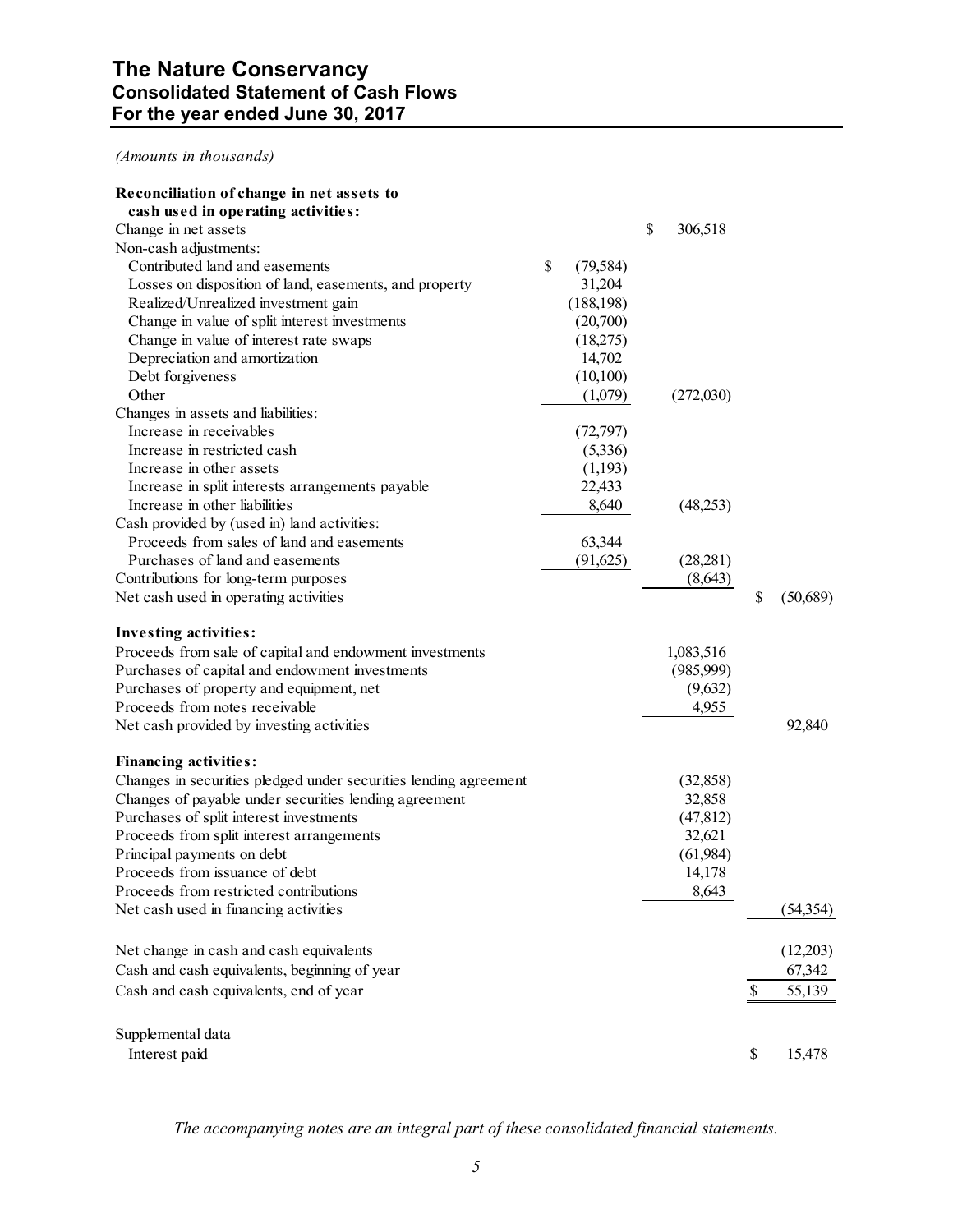## **ACCOUNTING POLICY FOOTNOTES**

**The following notes present disclosures of the significant accounting policies and related information relating to balances and amounts contained in the consolidated statements of financial position and activities. These notes are an integral part of the consolidated financial statements.**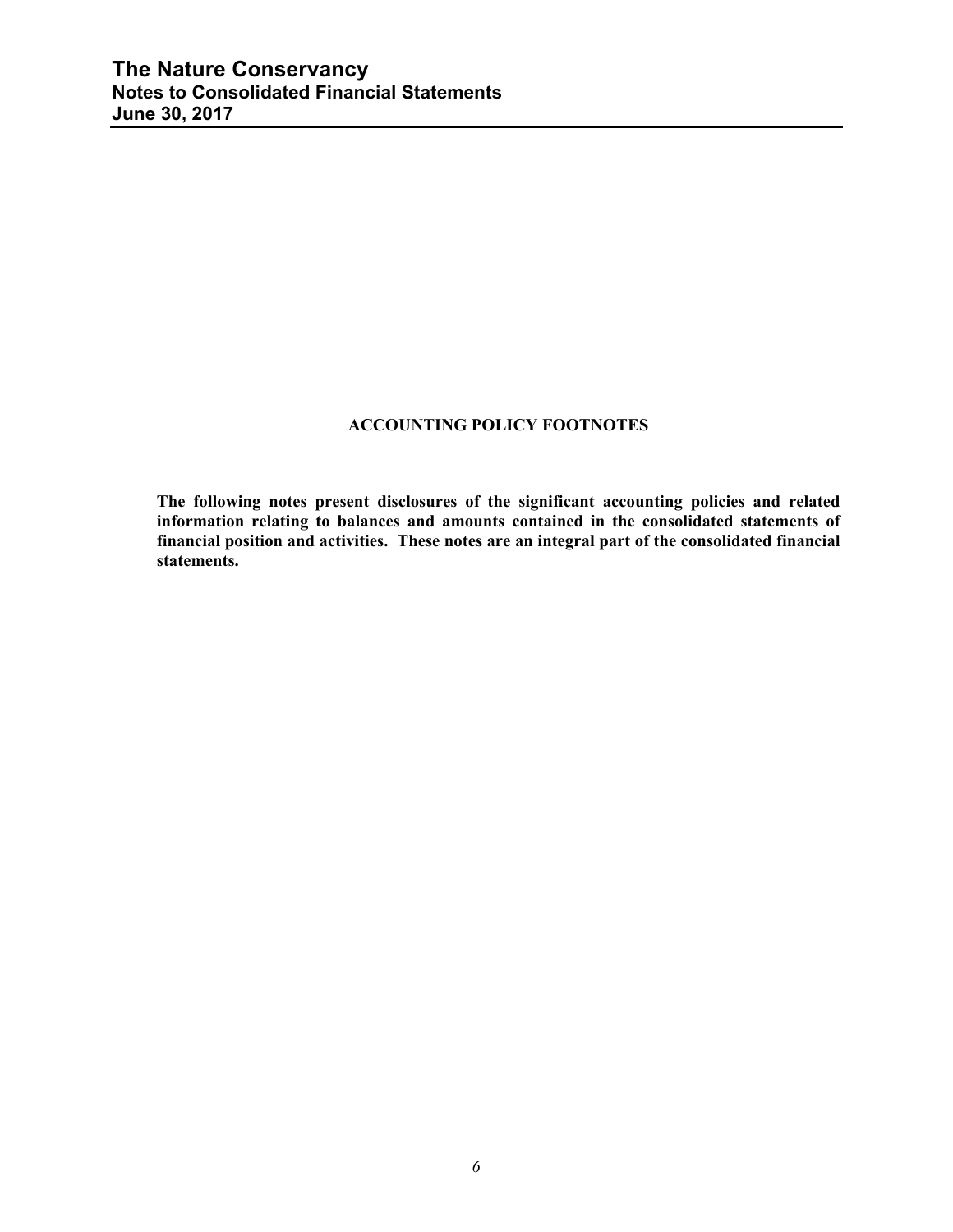#### **1. ORGANIZATION**

The Nature Conservancy ("The Conservancy") is a global conservation organization. The mission of The Conservancy is to conserve the lands and waters on which all life depends. The Conservancy conducts its activities throughout the United States, Canada, Latin America, the Caribbean, Europe, Africa, Asia, and the Pacific.

The Conservancy's primary sources of revenue are contributions from the public (including gifts of land), investment income, government grants, and sales of conservation interests to government agencies or other conservation buyers. These resources are used to help solve critical challenges by significantly improving the health of globally important natural systems that enhance the lives of people around the world. Working with partners – including indigenous communities, governments, and businesses – The Conservancy pursues solutions that protect and restore natural systems, use nature sustainably, and broaden support for conservation.

## **2. CONSOLIDATED FINANCIAL STATEMENTS**

The consolidated financial statements are presented on the accrual basis of accounting and include the accounts of all The Conservancy's chapters and affiliates, both domestic and international, including those which are separately incorporated, receive gifts, and perform conservation activities in the name of The Conservancy. All significant intercompany transactions have been eliminated.

The preparation of financial statements in conformity with accounting principles generally accepted in the United States requires management to make estimates and assumptions that affect the reported amounts of assets and liabilities and disclosure of contingent assets and liabilities at the date of the financial statements and the reported amounts of revenues and expenses during the reporting period. Actual results could differ from the estimated amounts.

## **3. CONSOLIDATED STATEMENT OF FINANCIAL POSITION**

## **Cash and Cash Equivalents, Restricted Cash, and Restricted Short-term Investments**

Cash represents operating cash held in bank accounts in high quality financial institutions in the United States and 35 other countries. The cash in non-U.S. accounts is uninsured, but is limited per country to amounts that, in the opinion of management, are not material to the financial statements. Cash equivalents represent short-term, highly liquid investments with maturities of three months or less when purchased. Restricted cash represents monies held in trust related to requirements of specific conservation project agreements. Restricted short-term investments represent certificates of deposit held in trust related to requirements of specific conservation project agreements.

#### **Government Grants and Contracts Receivable/Deferred Revenue and Refundable Advances**

The Conservancy receives grants and contracts from federal, state, and local agencies to be used for specific programs or land purchases. The excess of reimbursable expenditures over cash receipts is included in government grants receivable, and any excess of cash receipts over reimbursable expenditures is included in deferred revenue and refundable advances.

#### **Pledges Receivable**

Pledges receivable represent unconditional promises to give and are reported at fair value by discounting the expected future pledge payments at the prime interest rate at the balance sheet date, and accordingly are categorized as Level 3 assets. The primary unobservable input used in the fair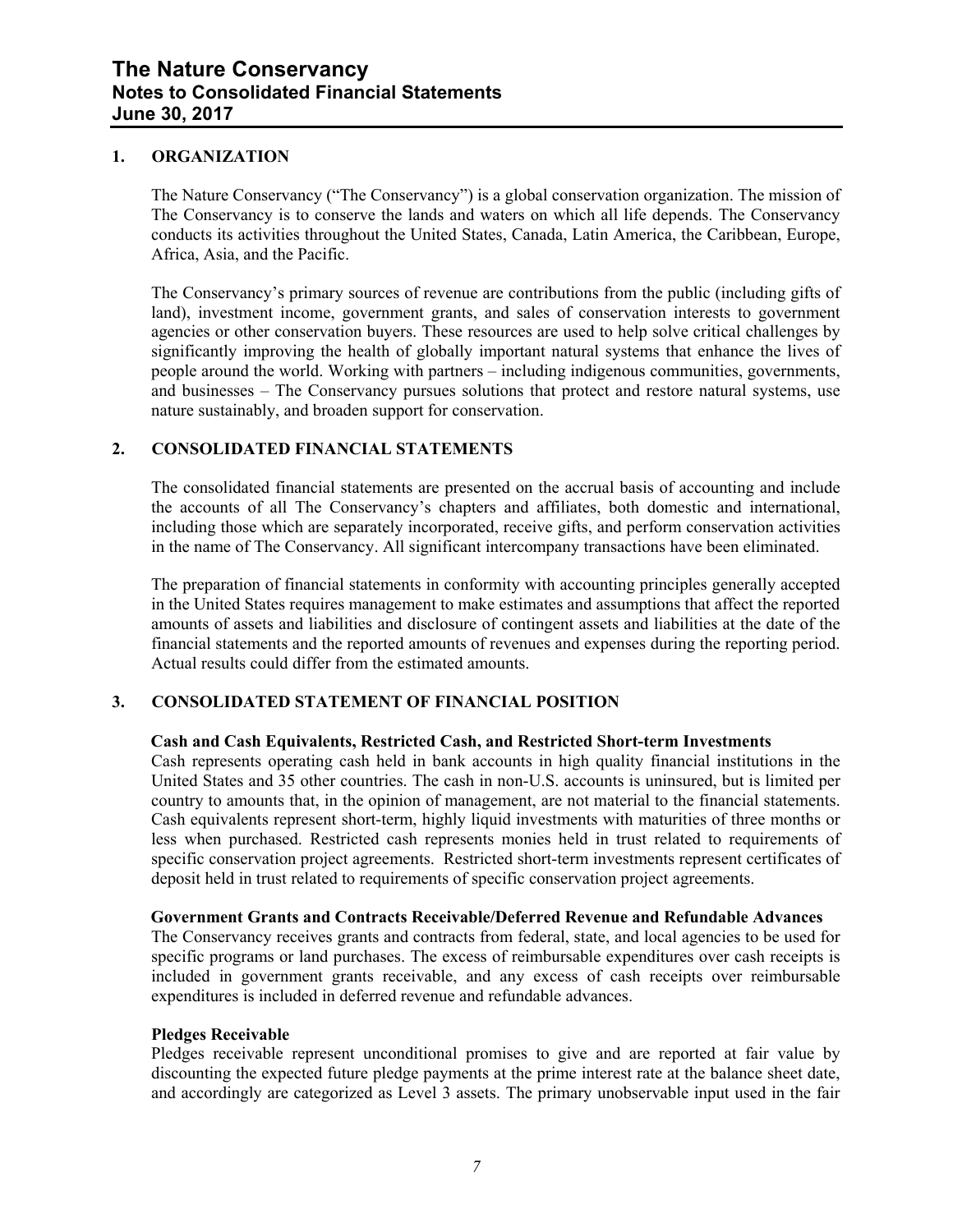# **The Nature Conservancy Notes to Consolidated Financial Statements June 30, 2017**

value measurement of The Conservancy's pledges receivable is the discount rate. Significant fluctuations in the discount rate could result in a material change. The discount rate used in the present value technique to determine fair value of pledges receivable is revised at each measurement date to reflect current market conditions and the creditworthiness of donors. In addition, management evaluates payment history and market conditions to estimate allowances for doubtful pledges. Changes in the fair value of pledges receivable are reported in the consolidated statement of activities as contribution revenue except for changes in the allowance which are reported as program expenses at each subsequent reporting date. Pledges receivable past due by 90 days are, in the opinion of management, not material to the financial statements.

Not recorded as pledges receivable are \$92,163,000, that are conditioned upon The Conservancy raising matching gifts or acquiring certain conservation lands. Conditional promises to give are recognized as contributions when the donor-imposed conditions are substantially met.

#### **Securities Lending Agreement**

The Conservancy lends certain securities in its investment portfolio to qualified borrowers on a shortterm, fully collateralized basis in exchange for interest to help offset custodial fees. Collateral in the form of cash in US dollars, securities issued or guaranteed by the US government, or irrevocable letters of credit issued by banks independent of the borrowers is marked-to-market on a daily basis, and the borrower is required to deliver the difference between the daily market value of the collateral and 102% of the loaned securities' original fair market value if denominated in US dollars or 105% if denominated in foreign currency. The lending agent, in its agreement with The Conservancy, guarantees the repayment of the loan in the event the borrower defaults. The Conservancy retains all the benefits of ownership including rights to dividends, interest, and other cash distributions pertaining to the loaned securities. The Conservancy also retains the right to redeem the loaned securities prior to the stipulated redemption date.

At June 30, 2017, The Conservancy recorded \$57,337,000 in securities pledged under its securities lending program and an equal amount payable to the borrowers under the agreement. These amounts are reflected in assets and liabilities in the consolidated statement of financial position.

#### **Property and Equipment**

Property and equipment are carried at cost. Depreciation and amortization is provided using the straight-line method for all depreciable assets over their estimated future lives as follows:

| Building and improvements       | $5 - 30$ years |
|---------------------------------|----------------|
| Computer equipment and software | $3 - 5$ years  |
| Furniture, fixtures, and other  | $4 - 25$ years |

#### **Concentration of Credit Risk**

The Conservancy's excess cash is invested with high quality institutions, the largest concentrations of which are invested in U.S. Commercial papers (37.0%), certificates of deposit (34.0%), and Repurchase Agreements (10.4%). 100% of the repurchase agreements are backed by U.S. Treasuries and U.S. Agencies.

Pursuant to its investment policy, The Conservancy's investments cannot have more than 10% of their assets at market value in securities of any one issuer, be they short-term or long-term, other than the U.S. Government and its Agencies. At June 30, 2017, the single largest non-U.S. Government issuer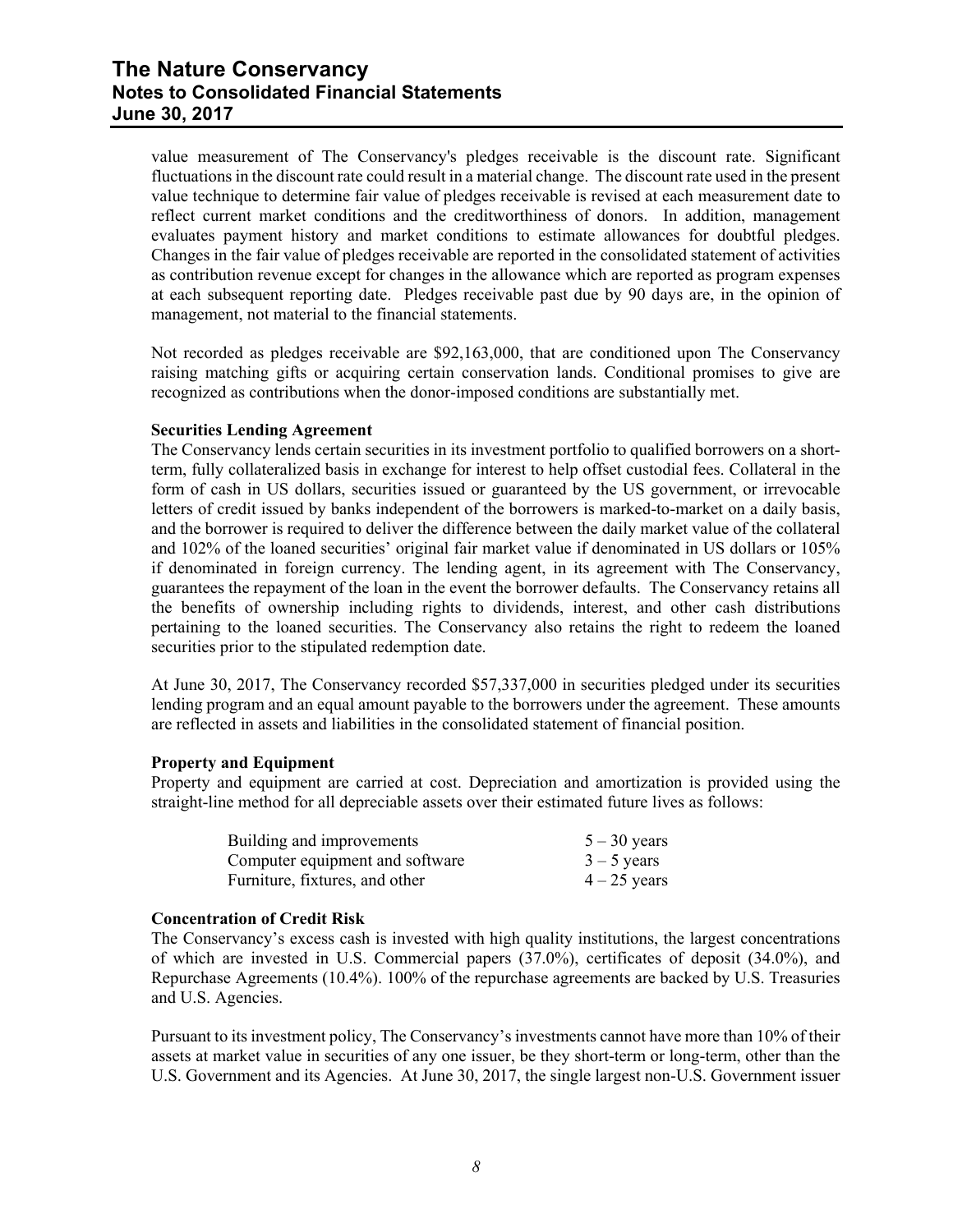exposure was 5.87% of the Capital and Endowment Fund long term investments. This issue is in the form of a global commingled equity fund.

## **Investments**

Investments are carried at estimated fair market value and reported in three distinct categories:

- *Capital fund* excess working capital and funds held primarily for the future acquisition of conservation land, easements, and for funding other conservation projects.
- *Split interest arrangements*donations that are held in trust by The Conservancy or third-party trustees, representing beneficial interests in trusts.
- *Endowment fund* funds held as long-term capital to generate income for The Conservancy's operations.

#### *Endowment Investment and Spending Policies*

The Conservancy's Endowment ("Endowment") includes both donor-restricted endowment funds and funds allocated to quasi endowments, which by Board policy function as endowments. The amount of Endowment income provided each year for operations is established by the Finance Committee of the Board, through its adoption of an annual endowment spending rate and spending rate base. The spending rate for the year ended June 30, 2017 was 5.0% of the average fair market value of the 60 months of calendar years 2011 through 2015.

The Conservancy recognizes that risk must be assumed to achieve its stated long-term investment objectives. Therefore, asset allocations and ranges are necessarily diverse, and consider liquidity needs. The Conservancy has considered its ability to withstand short and intermediate term variability and concluded that the portfolio can tolerate some interim fluctuations in market values and rates of return in order to achieve its objectives. However, The Conservancy realizes that market performance varies and that the portfolio's investment objectives may not be achievable during short-term periods.

The Conservancy has chosen not to manage its underlying assets directly, but to utilize independent investment managers. To maintain prudent diversification and to manage risk, The Conservancy's portfolio is divided among 55 to 65 separate managers.

#### **Conservation Lands and Easements**

The Conservancy records land and land interests at cost if purchased or at fair value at the date of acquisition, if all or part of the land was received as a donation. Fair value is generally determined by appraisal at the time of acquisition and is not subsequently adjusted. Upon sale or gift, the book value of the land or land interest is reported as a program expense and the related proceeds, if any, are reported as revenue in the consolidated statement of activities.

Conservation land is real property with significant ecological value. These properties are either managed in an effort to protect the natural biological diversity of the property, or transferred to other organizations who will manage the lands in a similar fashion.

Conservation easements are comprised of listed rights and/or restrictions over the owned property that are conveyed by a property owner to The Conservancy, almost always in perpetuity, in order to protect the owned property as a significant natural area, as defined in federal tax regulations. These intangible assets may be sold or transferred to others so long as the assignee agrees to carry out, in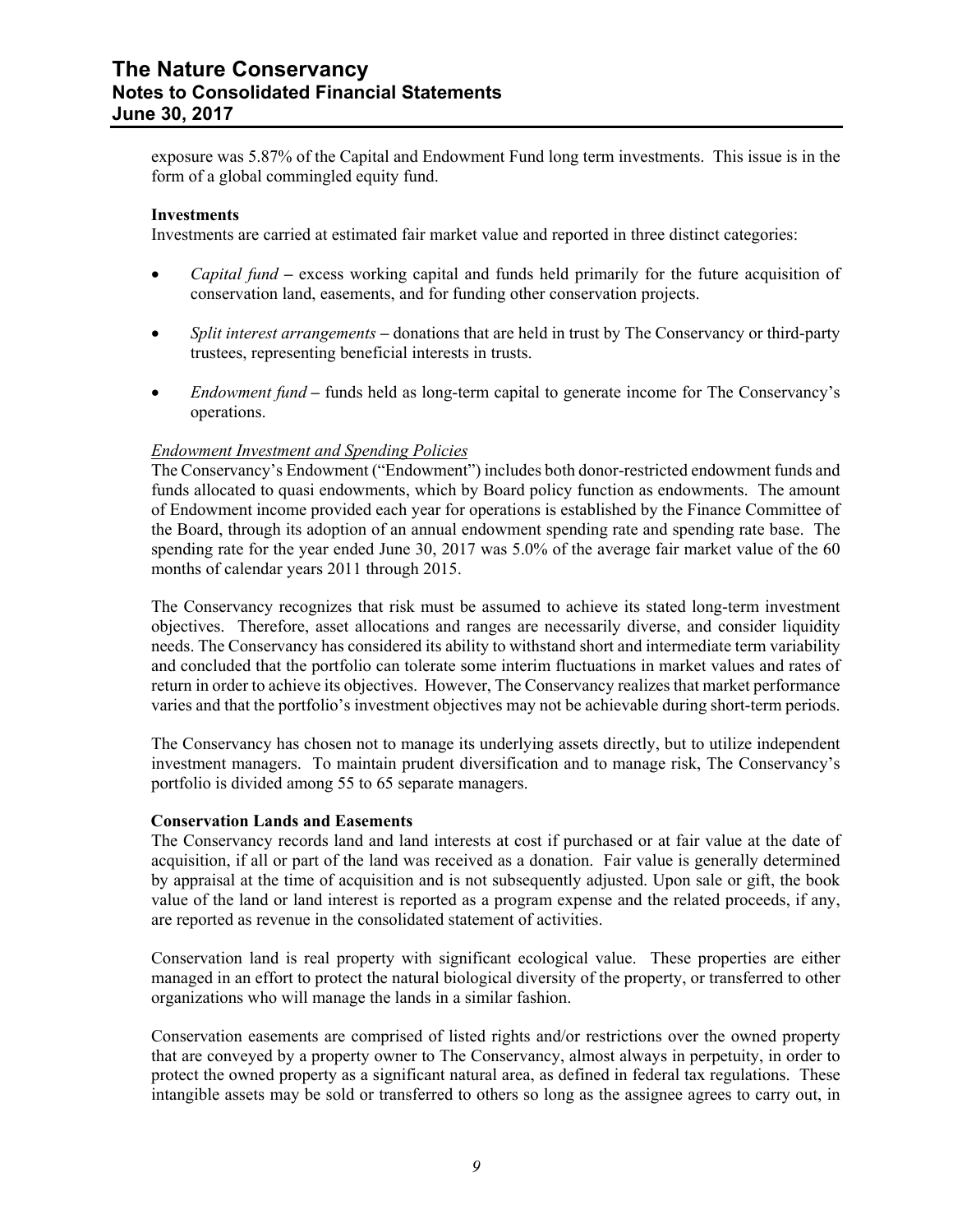perpetuity, the conservation purposes intended by the original grantor. Conservation easements, by their very nature, do not generate material amounts of cash inflow annually.

## **Bonds and Notes Payable**

The Conservancy uses debt, both fixed and variable, primarily to finance the acquisition of conservation lands and easements. Debt is reported at carrying value. At June 30, 2017, The Conservancy is in compliance with all debt covenants.

In order to partially insulate itself from the variable nature of the interest rates on its outstanding debt, The Conservancy has three interest rate swap agreements. The Conservancy pays a fixed rate of 4.373% on \$95,375,000 in return for receipt of variable rate interest in the amount of 3- month LIBOR and pays a fixed rate of 2.962% on \$190,000,000 in return for receipt of variable rate interest in the amount of 67% of 3-month LIBOR. The Conservancy pays a fixed rate of 3.56% on \$25,053,000 in return for receipt of variable rate interest in the amount of 67% of 1-month LIBOR. Maturities of the swap agreements range from 2027 to 2033 and the counterparty to these swaps has the option to terminate at their discretion. The fair value of these interest rate swap agreements are reflected in the accompanying consolidated statement of financial position as accounts payable and accrued liabilities.

Due to the nature of certain variable rate bond agreements, The Conservancy may receive notice of an optional tender on its variable-rate bonds, in which case The Conservancy would have an obligation to purchase the bonds tendered if unable to secure a different source of financing at that time. At June 30, 2017, The Conservancy had a standby liquidity support agreement with a financial institution to support the original principal amount of \$50,000,000 of the variable rate demand obligations. Under this agreement, the financial institution agreed to supply additional liquidity to The Conservancy up to that amount, with which The Conservancy could purchase the bonds if The Conservancy could not remarket the bonds. In the event of a draw on the \$50,000,000 liquidity support line, the due date would be September 14, 2018.

Interest expense incurred on total notes payable for 2017 was \$16,507,000.

## **Split Interest Arrangements**

The Conservancy enters into split interest arrangements whereby donations are held in trust by The Conservancy or third-party trustees and invested. Agreed-upon amounts of the invested funds are payable to the donor or the donor's designee for a specified period of time or until the donor's death, after which time The Conservancy may use the investments for operations or a restricted use specified by the donor. The donated trust asset investments are recorded at fair value based on the latest available information.

The Conservancy utilizes the 2012 Individual Annuity Reserving table to actuarially calculate the liability associated with the estimated donor payments under these arrangements. The Conservancy determines the discount rate to be used in the month the split interest arrangements are entered into with the donor and these rates have ranged from 1% to 9%. The present value of the actuarially determined liability resulting from these gifts is recorded at the date of gift and adjusted annually thereafter to reflect fair value.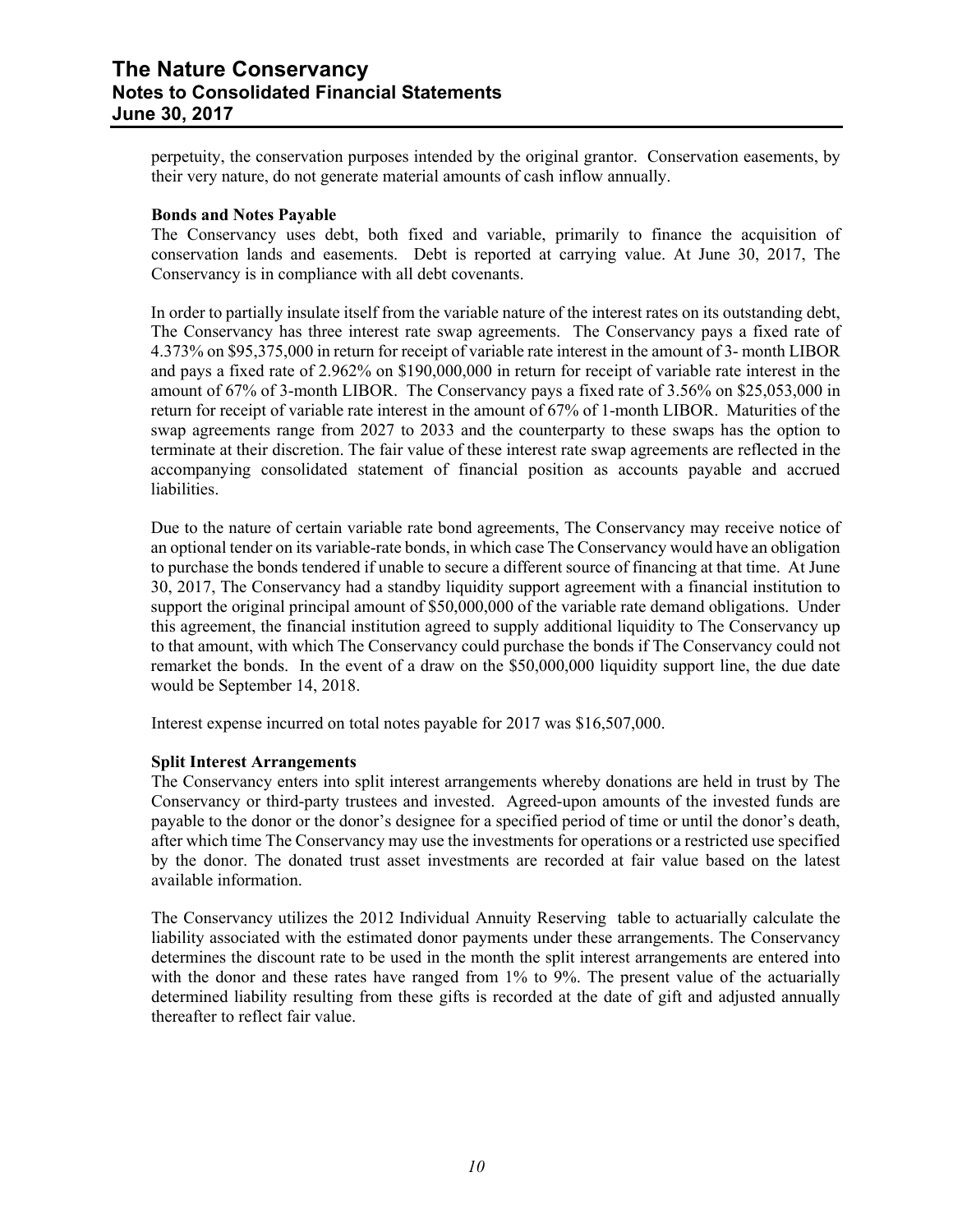## **Net Assets**

The Conservancy's net assets are reported in the following three classes:

- *Unrestricted net assets* Revenues derived from dues, unrestricted contributions, government grants and contracts, investment income (other than the temporarily restricted portion of true endowment investment income), and other inflows of assets whose use by The Conservancy is not limited by donor-imposed restrictions. Certain unrestricted net assets have been designated by the Board of Directors to be maintained as quasi endowment funds.
- *Temporarily restricted net assets*Contributions and other inflows of assets whose use by The Conservancy is limited by donor-imposed stipulations that either expire by passage of time or can be fulfilled and removed by actions of The Conservancy, such as usage for specific programs, including certain overhead and indirect costs, or for spending from true endowment investment income.

When a donor restriction expires, that is, when a stipulated time restriction ends or purpose restriction is accomplished, temporarily restricted net assets are reclassified to unrestricted net assets and are reported on the consolidated statements of activities as net assets released from restrictions.

 *Permanently restricted net assets* – Contributions and other inflows of assets whose use by The Conservancy is limited by donor-imposed stipulations that the principal must be maintained permanently by The Conservancy. The total amount of permanently restricted net assets on the consolidated statements of financial position includes the donor-restricted endowment funds as well as amounts contributed to create a permanent capital fund. This revolving fund is used to finance capital projects and donations to this fund are to be maintained in perpetuity for only this purpose.

#### *Classification of endowment net assets*

The Board of Directors of The Conservancy ("Board") has approved management's interpretation of the Uniform Prudent Management of Institutional Funds Act (UPMIFA) as enacted by the Council of the District of Columbia. UPMIFA requires the preservation of the fair value of the original gifts as of the gift date of the donor-restricted endowment funds absent explicit donor stipulations to the contrary.

The Endowment includes both donor-restricted endowment funds and funds designated by the Board to function as endowments. The Conservancy classifies as permanently restricted net assets (a) the original value of gifts donated to the permanent endowment, and (b) accumulations to the permanent endowment made in accordance with the direction of the applicable donor gift instrument at the time the accumulation is added to the fund. The remaining portion of the donor-restricted endowment fund that is not classified in permanently restricted net assets is classified as temporarily restricted net assets until those amounts are appropriated for expenditure by The Conservancy.

The Conservancy considers the following factors in making a determination to appropriate or accumulate donor-restricted endowment funds:

- The duration and preservation of the endowment fund;
- The purposes of the institution and the endowment fund;
- General economic conditions;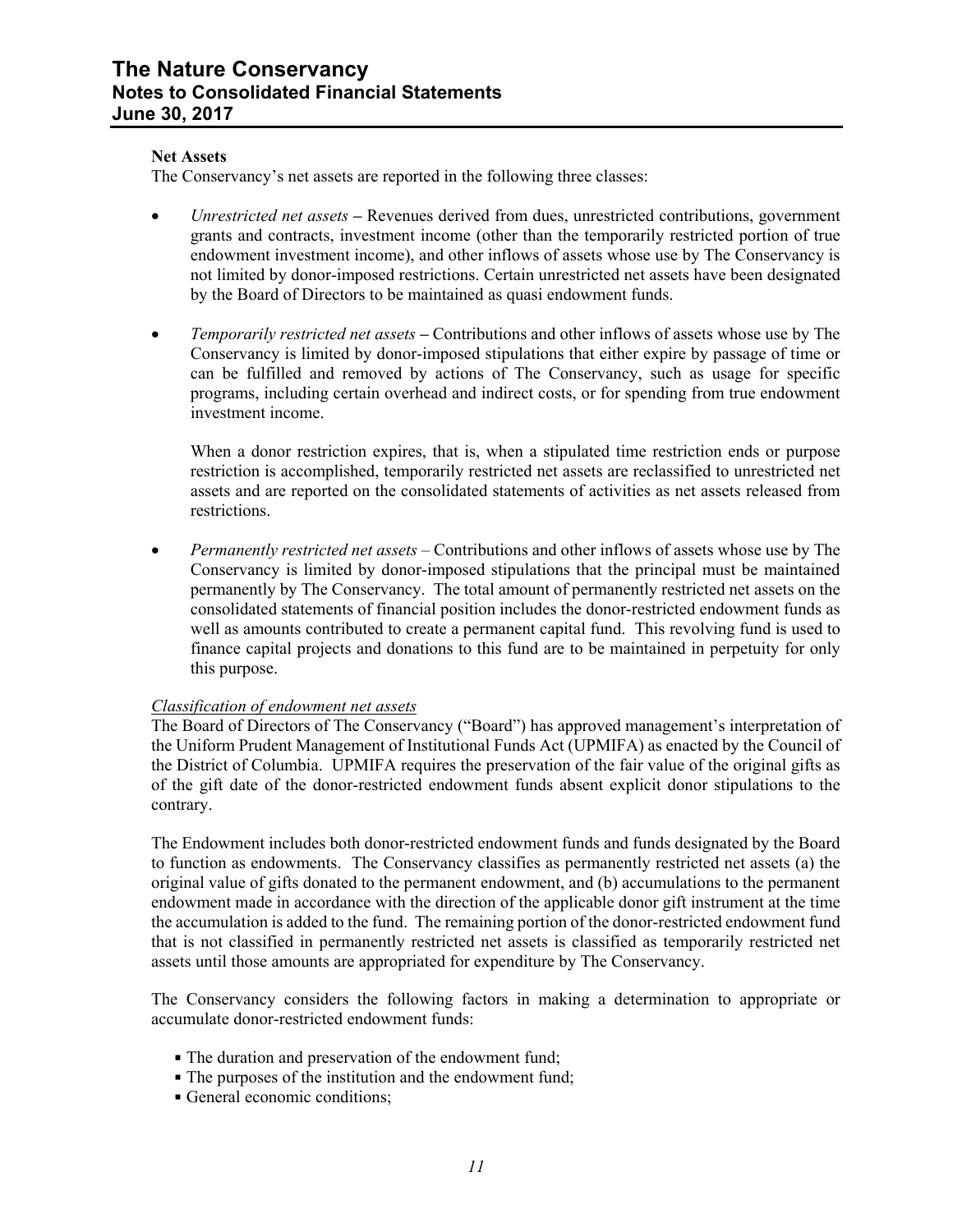- The possible effect of inflation or deflation;
- The expected total return from income and appreciation of investments;
- Other resources of the institution; and
- The investment policy of the institution.

## *Endowments with Eroded Corpus*

From time to time, the fair value of assets associated with individual donor-restricted endowment funds may fall below the level that the donor or The Conservancy requires to be retained as principal in perpetuity. Deficiencies of this nature that are netted in unrestricted net assets were \$1,545,000 as of June 30, 2017. These deficits resulted from unfavorable market fluctuations that occurred shortly after the investment of newly established endowments and authorized appropriation that was deemed prudent.

## **4. CONSOLIDATED STATEMENT OF ACTIVITIES**

#### **Contributions**

Unconditional donor promises to give cash and other assets are reported at fair value at the date that there is sufficient verifiable evidence documenting that a promise was made by the donor and received by The Conservancy. The promises are reported as either temporarily or permanently restricted support if received with donor stipulations that sufficiently limit the use of the donated assets.

The Conservancy recognizes contributed professional services from third parties and contributed goods and trade lands as revenue and as expense or assets, at the fair value of those services or goods when received. Trade lands are real property with minimal ecological value. These properties are sold to provide funds for The Conservancy to carry out its conservation work. During the fiscal year ended June 30, 2017 contributed goods and services totaled \$19,393,000 and contributed trade lands that is reflected as Dues and contributions in the accompanying consolidated statement of activities totaled \$14,933,000.

#### **Government Grants and Contracts**

Government grants and contracts are considered to be exchange transactions, the majority of which are cost-reimbursable grants. Revenue, including approved indirect cost recovery, is recognized when allowable costs have been incurred. The Conservancy's costs incurred under its government grants and contracts are subject to audit by government agencies. Management believes that disallowance of costs, if any, would not be material to the consolidated financial position or consolidated changes in net assets of The Conservancy.

#### **Program expense allocation**

Operating expenses are allocated to program and support categories based on separate cost center types as defined below. Conservation land and easements that are acquired by The Conservancy, but not sold or donated, are reflected as an increase in conservation land and easements on the consolidated statements of financial position and are excluded from the program expense categories on the consolidated statements of activities.

The Conservancy accounts for its program expenditures in the following categories:

• Conservation *Activities and Actions* – Expenditures related to the broad spectrum of activities and actions critical to advancing The Conservancy's mission. Expenditures related to understanding, monitoring, maintaining, restoring, and managing natural areas owned by The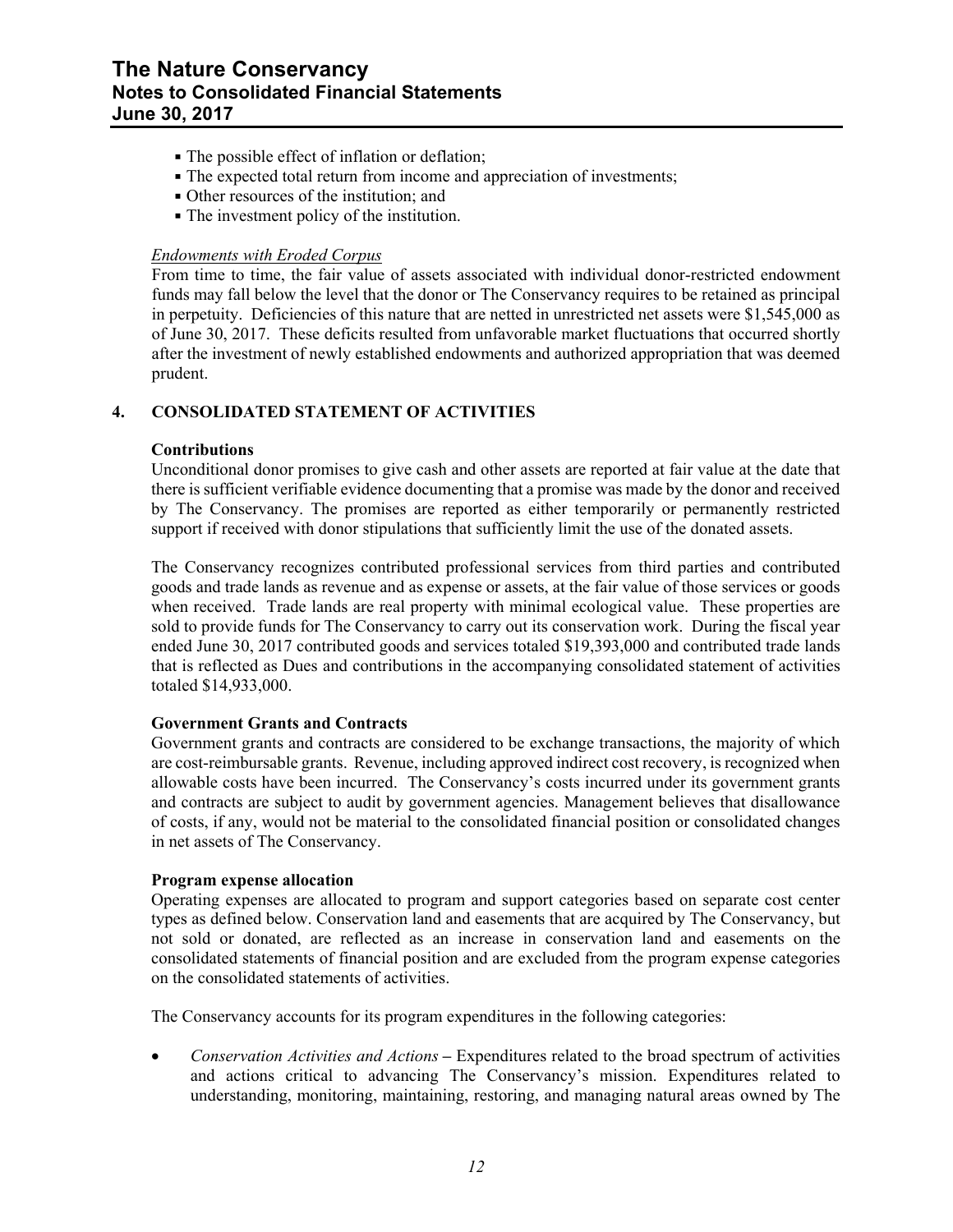Conservancy and others are included, as well as expenditures for developing and enhancing The Conservancy's ability to gather and share ecological information and to assess and evaluate threats to natural systems. In addition, this area includes expenditures to mitigate, prevent, or slow the effects of these threats, including investments in the institutional development of domestic and international conservation organizations. Expenditures related to improving public land management and supporting the development of sound global policies, including participating in conferences and events that help establish a common vision for conservation worldwide are included, as well as expenditures associated with community outreach and education of key stakeholders and land users in areas where Conservancy conservation programs reside.

- *General and Administration* Expenditures related to building and maintaining an efficient business infrastructure, including those related to corporate governance, to support and advance the programmatic conservation objectives of The Conservancy.
- General Fund-Raising Expenditures related to fund-raising strategies that provide the revenue stream for both operations and capital needs to further the accomplishment of The Conservancy's mission and objectives.
- Membership Development Expenditures related to the acquisition and retention of The Conservancy's members primarily through the use of a direct-mail program.

## **5. COMMITMENTS AND CONTINGENCIES**

#### *Litigation*

The Conservancy is a party to various litigation arising out of the normal conduct of its operations. In the opinion of The Conservancy's management, the ultimate resolution of these matters will not materially affect the financial position, changes in net assets, or cash flows of The Conservancy.

#### *Leases*

The Conservancy has entered into non-cancelable operating leases for office space, which expire at various dates through 2031. Certain of these leases contain rent escalation clauses, usually based on the consumer price index.

#### *Land acquisitions and other commitments*

The Conservancy has entered into contracts for the purchase of land and other purchase commitments that have not closed as of June 30, 2017, in the amount of \$39,159,000.

The Conservancy has remaining funding commitments to private equity, real estate, and hedge fund investment managers of \$246,931,000 at June 30, 2017.

## **6. RETIREMENT PLANS**

The Conservancy's employees are eligible after one month of service to participate in The Nature Conservancy Savings and Retirement Plan (the "Plan"), in which employees can make voluntary, taxdeferred contributions within specified limits. The Plan was established under the provisions of Internal Revenue Code Section 401(k) and has received a favorable determination as to its tax status from the Internal Revenue Service. Certain employees are also eligible to participate in a non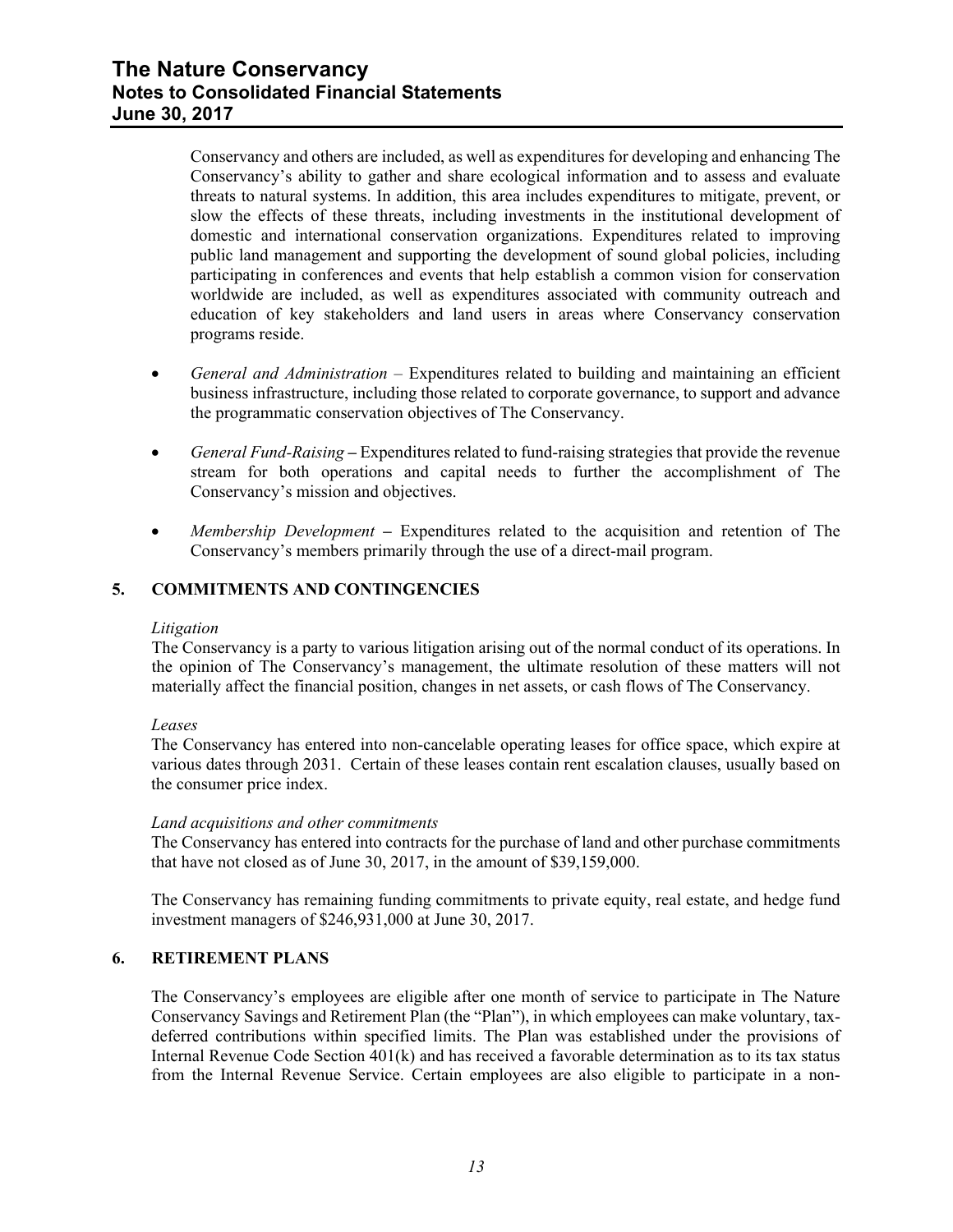qualified deferred compensation plan created pursuant to Internal Revenue Code Section 457(b). The Conservancy's contributions to the plans were \$16,856,000 for the year ended June 30, 2017.

## **7. INCOME TAXES**

The Conservancy has been granted an exemption from Federal income taxes under Section 501(c)(3) of the Internal Revenue Code. The Internal Revenue Service has classified The Conservancy as other than a private foundation. The Conservancy pays a nominal amount of tax relating to several unrelated business income activities, primarily rental income from debt-financed property. The Conservancy takes no tax positions that it considers to be uncertain.

## **8. SUBSEQUENT EVENTS**

All subsequent events were evaluated through December 11, 2017, which is the date the financial statements were issued.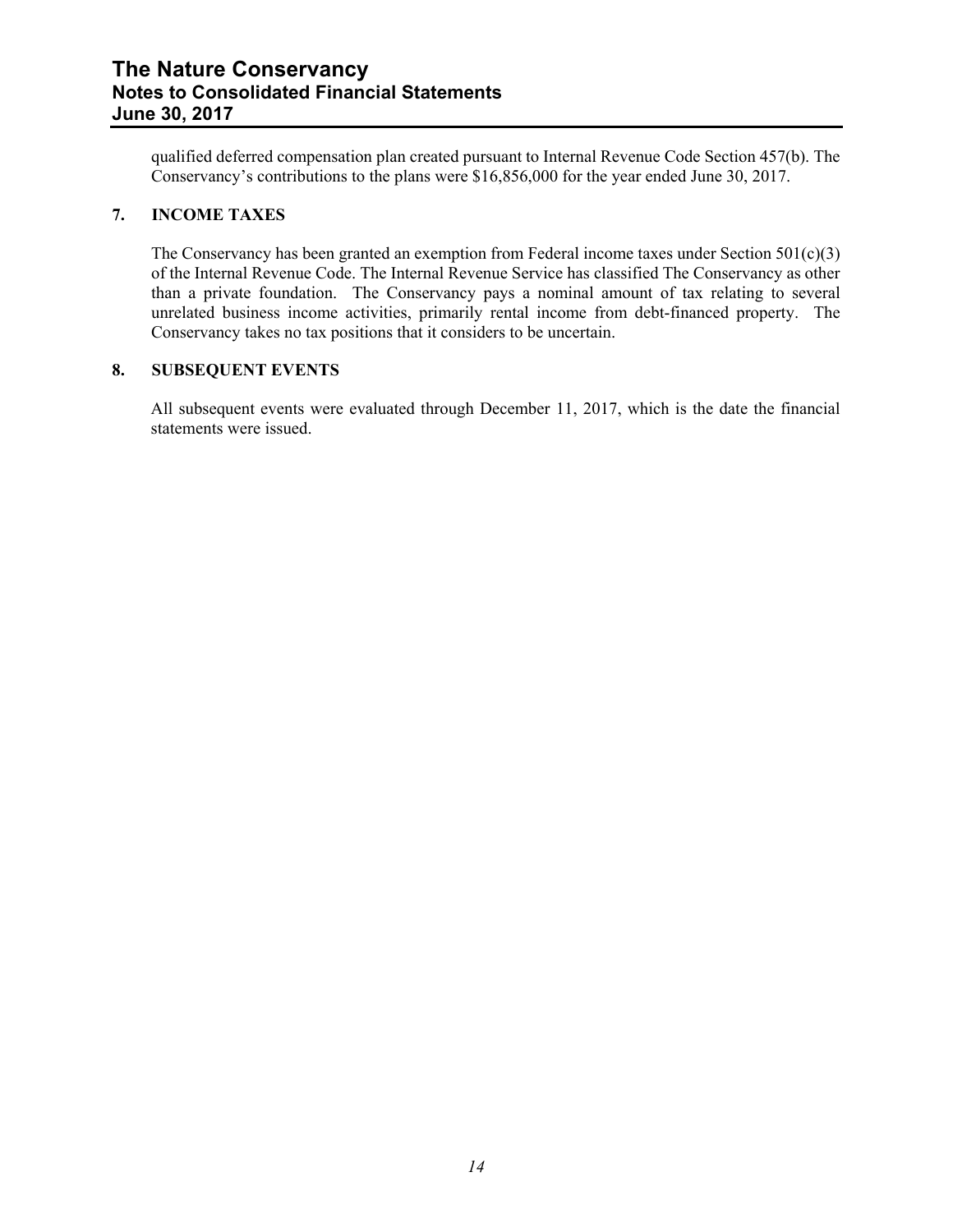## **FOOTNOTE SCHEDULES**

**The following schedules represent required disclosures of more detailed information regarding certain balances and amounts contained in the consolidated statements of financial position and activities. These are an integral part of the footnotes to the consolidated financial statements.**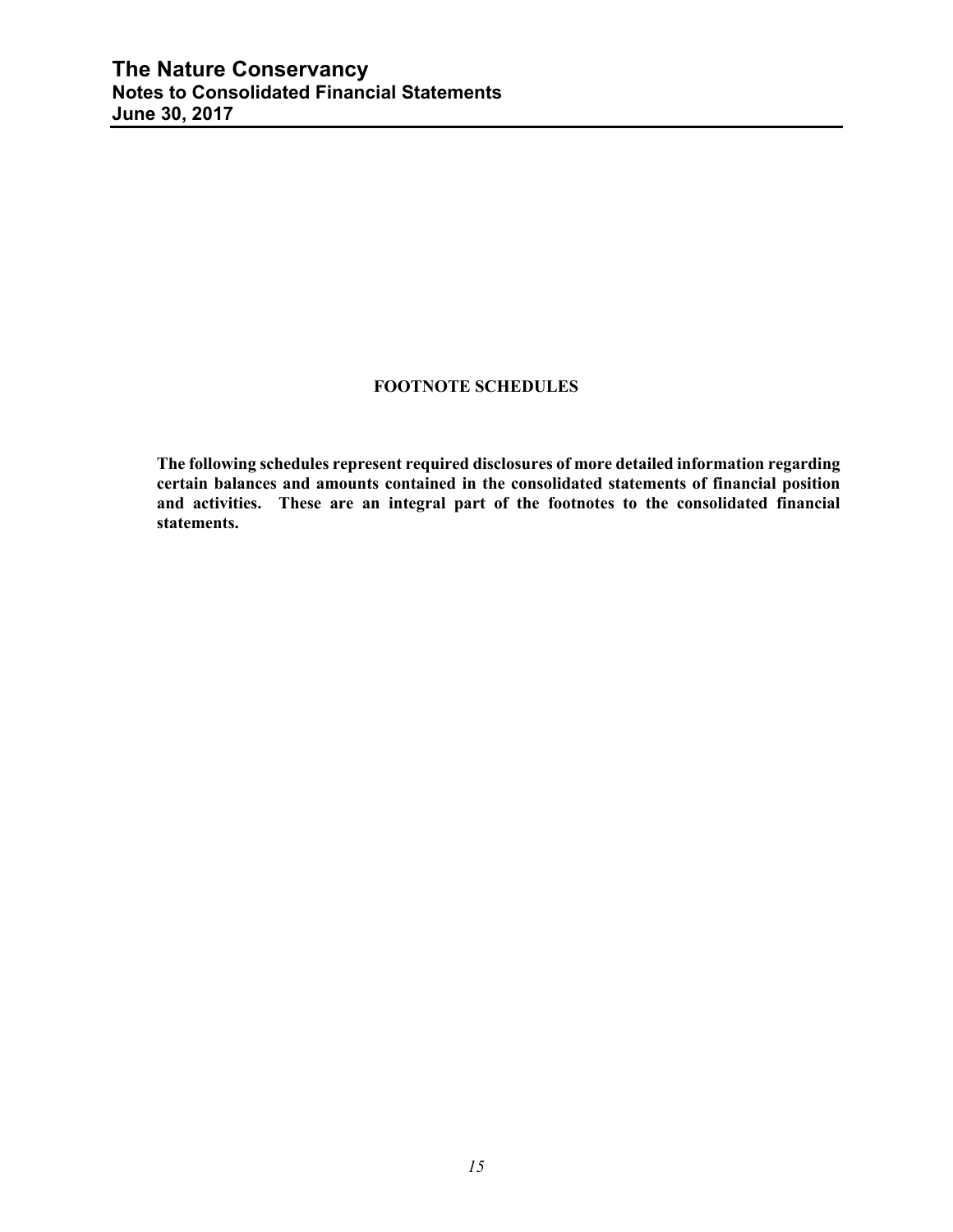## **9. Pledges receivable**

As of June 30, 2017, unconditional promises to give were as follows:

| (In thousands)                  |   |          |
|---------------------------------|---|----------|
| Amounts due in                  |   |          |
| Less than one year              | S | 191,136  |
| One to five years               |   | 136,072  |
| More than five years            |   | 70       |
| Subtotal                        |   | 327,278  |
| Fair value adjustments:         |   |          |
| Discount of $4.25\%$            |   | (12,931) |
| Allowance for doubtful accounts |   | (11,677) |
| Total                           |   | 302,670  |

## **10. Other assets**

*Other assets* consisted of the following at June 30, 2017:

| (In thousands)    |             |
|-------------------|-------------|
| Deposits on land  | \$<br>1,314 |
| Trade lands       | 16,819      |
| Other receivables | 5,010       |
| Prepaid expenses  | 7,502       |
| Notes receivable  | 22,016      |
| Other assets      | 6,671       |
| Total             | 59,332      |

# **11. Property and equipment**

*Property and equipment* consisted of the following at June 30, 2017:

*(In thousands)*

| Land for operations                       | S | 7,210      |
|-------------------------------------------|---|------------|
| Buildings and improvements                |   | 156,475    |
| Construction in progress                  |   | 5,309      |
| Computer equipment and software           |   | 39,315     |
| Furniture, fixtures, and other            |   | 22,893     |
|                                           |   | 231,202    |
| Accumulated depreciation and amortization |   | (109, 402) |
| Total                                     |   | 121,800    |

Depreciation and amortization expense was \$14,702,000 during the year ended June 30, 2017. Of the total assets listed above, \$28,539,000 was fully depreciated at June 30, 2017.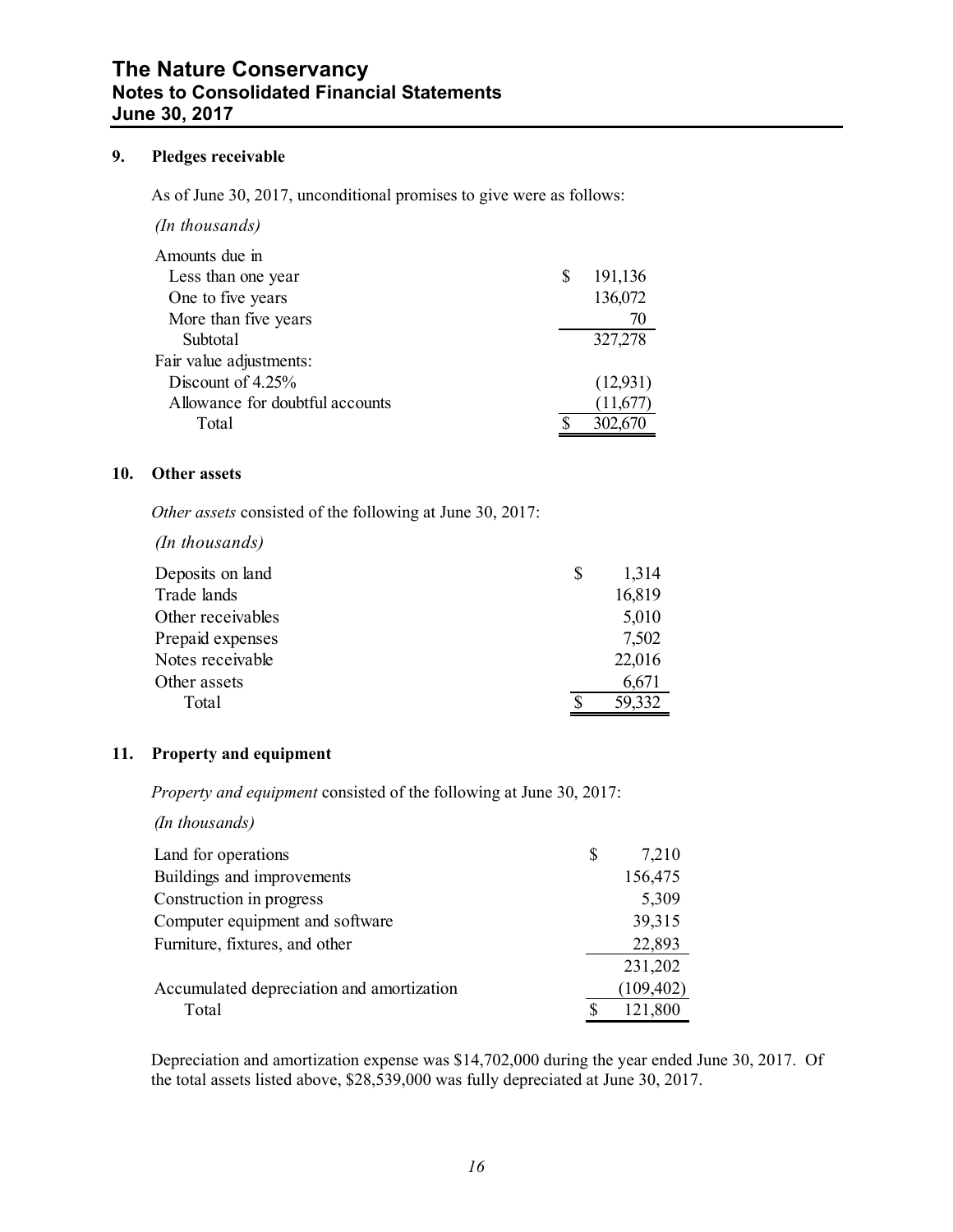# **12. Bonds and notes payable**

## *(In thousands)*

| Unsecured Colorado Educational and Cultural Facilities Authority Revenue Bonds,<br>Tax Exempt, Series 2002A issued in the original principal amount of \$25,053,000,<br>variable interest rate pursuant to rate swap, 0.91% as of June 30, 2017, due July<br>2024.            | \$<br>10,121       |
|-------------------------------------------------------------------------------------------------------------------------------------------------------------------------------------------------------------------------------------------------------------------------------|--------------------|
| Unsecured Colorado Educational and Cultural Facilities Authority Revenue<br>Refunding Bonds, Tax Exempt, Series 2012 issued in the original principal amount<br>of \$144,435,000, with a variable interest rate reset weekly, $1.00\%$ as of June 30,<br>2017, due July 2033. | 122,466            |
| Unsecured Taxable Revenue Bonds Series 2009 in the aggregate principal amount<br>of \$100,000,000 issued July 1, 2009, fixed rate of 6.30% due July 2019.                                                                                                                     | 100,000            |
| Loans and mortgages, some of which are collateralized by the land and other<br>assets, and payable in monthly or annual installments, including interest ranging<br>from $0\%$ to 6.0%; final payments are due at various dates through 2033.                                 | 45,691             |
| Conservation Notes, unsecured notes payable in various amounts with interest<br>ranging from 0.40% to 2.0%, due at various dates through 2022.                                                                                                                                | 18,707             |
| Other notes payable without interest due on demand<br>Total                                                                                                                                                                                                                   | 6,328<br>\$303,313 |

The following schedule of amounts due is based on the maturity dates per the debt agreements:

| (In thousands) |              |
|----------------|--------------|
| 2018           | 91,238<br>\$ |
| 2019           | 58,981       |
| 2020           | 120,678      |
| 2021           | 2,347        |
| 2022           | 2,235        |
| Thereafter     | 27,834       |
| Total          | 303,313<br>S |

# **13. Split interest arrangements payable**

# *(In thousands)*

| Payable under charitable gift annuities   | S. | 94.764  |
|-------------------------------------------|----|---------|
| Payable under charitable remainder trusts |    | 76,934  |
| Payable under pooled income funds         |    | 3.986   |
| Payable under unsold unitrust             |    | 21,620  |
| Total                                     |    | 197,304 |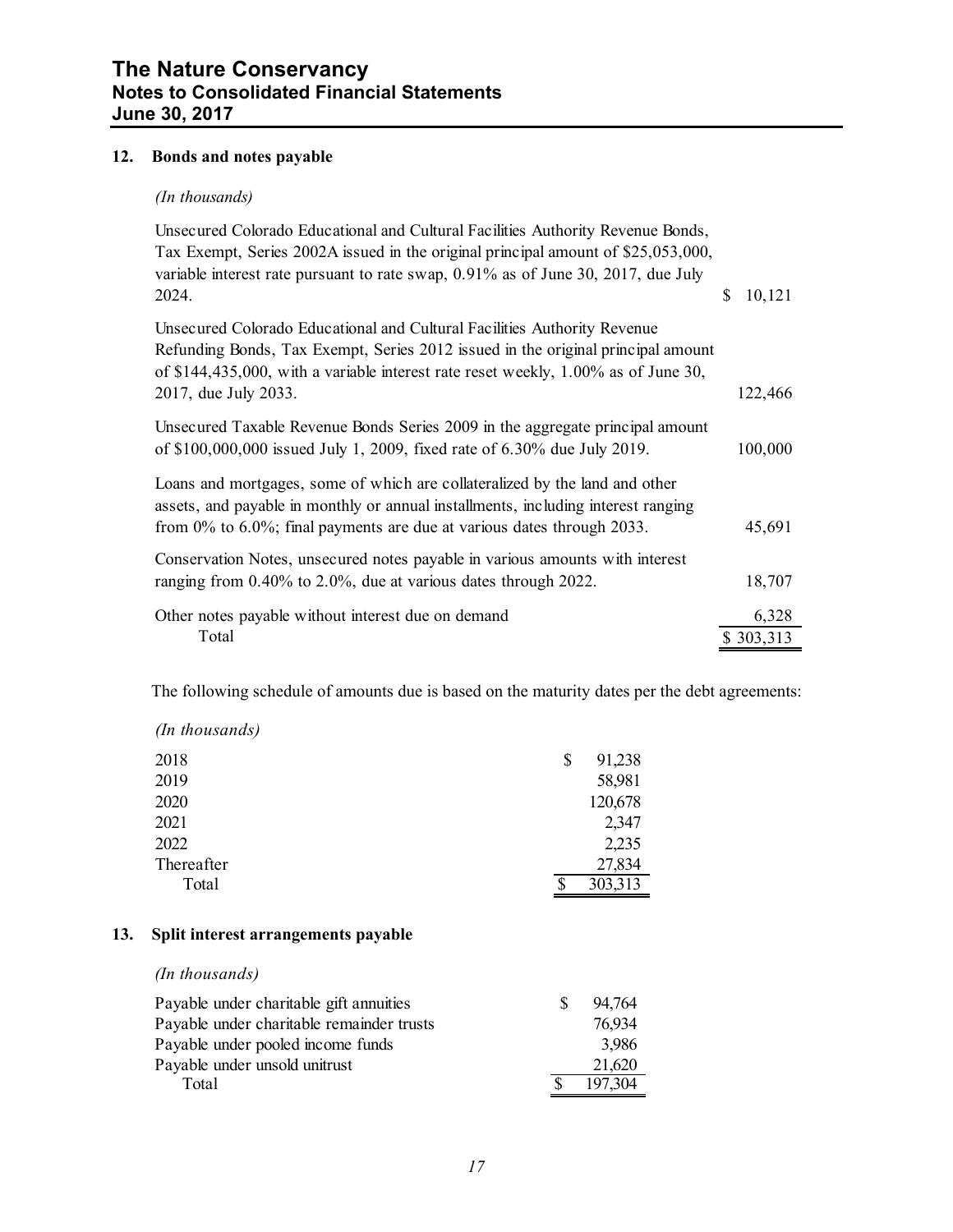## **14. Net Assets**

 *Temporarily restricted net assets* are available for the following purposes:

#### *(In thousands)*

| Land acquisition and other conservation projects      | <b>S</b> | 273,643 |
|-------------------------------------------------------|----------|---------|
| Time restricted for periods after June 30             |          | 190,280 |
| Time and purpose restricted for periods after June 30 |          | 246,958 |
| True endowment gains subject to future Board of       |          |         |
| Directors' appropriation                              |          | 121,037 |
| Total                                                 |          | 831,918 |

Permanently restricted net assets are restricted in perpetuity; they include donor-restricted endowments and donor-restricted permanent capital funds. The total amount of permanently restricted net assets in the consolidated statement of financial position includes donor-restricted endowment funds of \$203,369,000 displayed in the table below, as well as other amounts such as those contributed to create a permanent capital fund. Permanently restricted net assets in the land preservation fund were \$166,733,000 as of June 30, 2017. The Conservancy also holds \$1,716,000 of contributed long-lived assets whose proceeds are donor-restricted to create a permanent endowment.

*Endowment funds are categorized in the following net asset classes* as of June 30, 2017:

| <i>(In thousands)</i>            | Unrestricted |    | <b>Temporarily</b><br><b>Restricted</b> |    | <b>Permanently</b><br><b>Restricted</b> | Total     |
|----------------------------------|--------------|----|-----------------------------------------|----|-----------------------------------------|-----------|
| Donor-restricted endowment funds | (1.545)      | -S | 121.037                                 | S. | 203,369                                 | 322.861   |
| Board-designated endowment funds | 878,920      |    | -                                       |    |                                         | 878,920   |
| Total endowment funds            | 877.375      |    | 121.037                                 |    | 203,369                                 | 1,201,781 |

*Changes in endowment funds by net asset classification* for the year ended June 30, 2017 are summarized as follows:

| (In thousands)                          |   | <b>Unrestricted</b> |   | <b>Temporarily</b><br><b>Restricted</b> |    | <b>Permanently</b><br><b>Restricted</b> | <b>Total</b> |  |
|-----------------------------------------|---|---------------------|---|-----------------------------------------|----|-----------------------------------------|--------------|--|
| Endowment net assets, beginning of year | S | 816,123             | S | 102,532                                 | S  | 196,036                                 | \$1,114,691  |  |
| Investment returns                      |   | 90,384              |   | 32,533                                  |    |                                         | 122,917      |  |
| Contributions and other revenue         |   | 63                  |   |                                         |    | 8,328                                   | 8,391        |  |
| Interfund transfers                     |   | 10,945              |   | 2,784                                   |    |                                         | 13,729       |  |
| Appropriation of assets for expenditure |   | (56, 890)           |   |                                         |    |                                         | (56,890)     |  |
| Net assets released from restrictions   |   | 16,812              |   | (16, 812)                               |    |                                         |              |  |
| Subtotal endowment funds                |   | 877,437             |   | 121,037                                 |    | 204,364                                 | 1,202,838    |  |
| Reclassification of net assets          |   | (62)                |   |                                         |    | (995)                                   | (1,057)      |  |
| Total endowment funds                   |   | 877,375             |   | 121,037                                 | \$ | 203,369                                 | \$1,201,781  |  |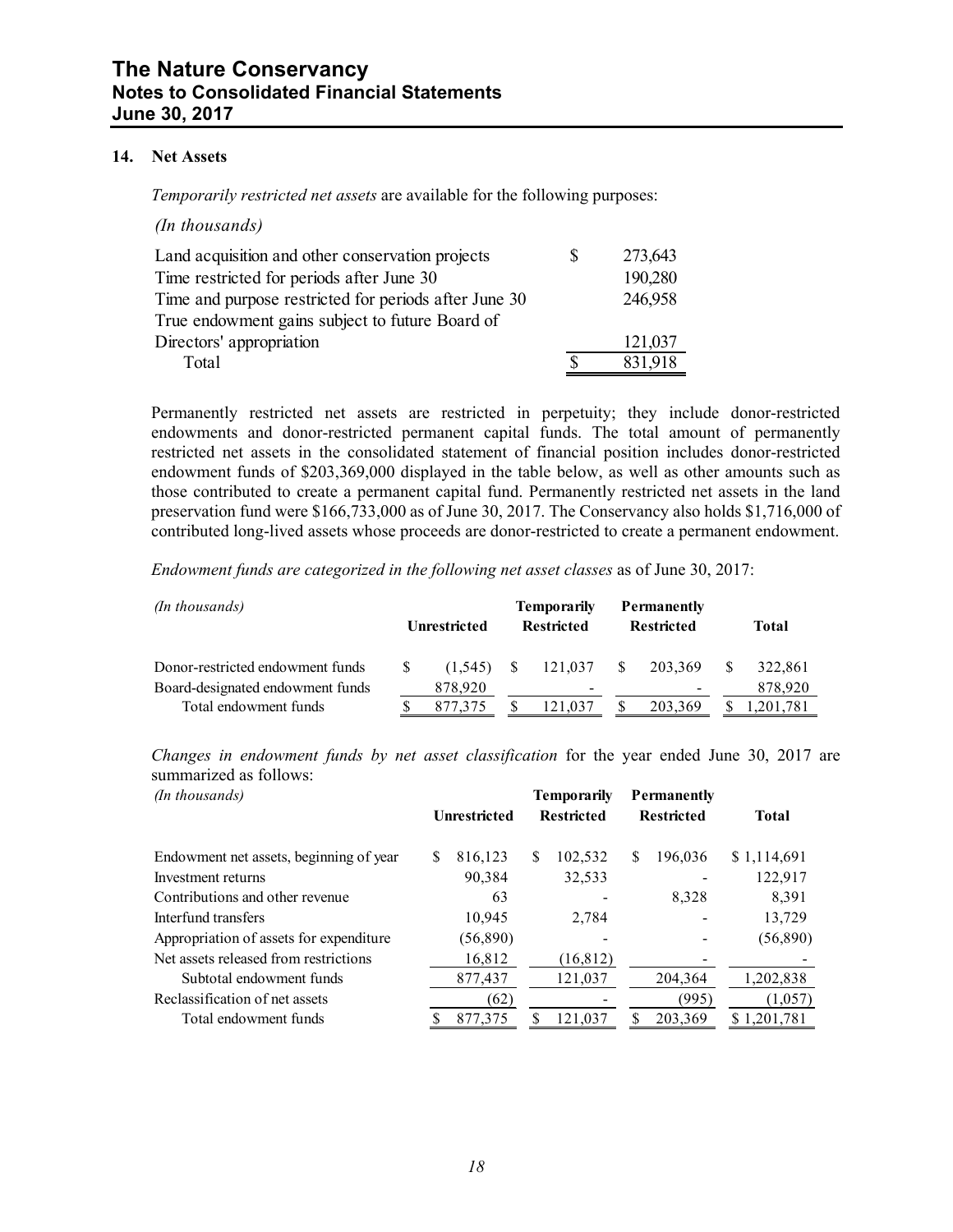#### **15. Assets and liabilities carried at fair value**

Assets and liabilities measured at fair value are classified in the fair value hierarchy based on the lowest level of input that is significant to the valuation.

Fair value for Level 1 is based upon quoted prices in active markets for identical assets and liabilities. Market price data is generally obtained from exchange or dealer markets.

Fair value for Level 2 is based on quoted prices for similar instruments in active markets, quoted prices for identical or similar instruments in markets that are not active, and on model-based valuation techniques, for which all significant assumptions are observable in the market or can be corroborated by observable market data for substantially the full term of the assets. Inputs are obtained from various sources including market participants, dealers, and brokers.

Fair value for Level 3 is based on valuation techniques that use significant inputs that are unobservable as they trade infrequently or not at all.

Investments included in Level 3 consist of The Conservancy's split interest arrangements (principally highly liquid fixed securities, publicly listed common stocks, alternative investments and real properties). The marketable securities are priced using unadjusted market quotes. Alternative investments are valued based on NAV as practical expedient, and real properties are valued by subsequent sales price. The Conservancy uses a standard charitable gift calculation model and a discount rate that is commensurate with fair value to determine the present value of split interest agreements where The Conservancy serves as trustee. For split interest agreements where The Conservancy is not the trustee, valuations are based on the values reported by third-party trustees, while noting that the valuation techniques for future distributions expected to be received over the term of the agreement and unobservable inputs - such as discount rates, life expectancies, and trust payouts – may vary widely among trustees. There is no market for these agreements, and therefore both assets and liabilities are classified within Level 3.

The Conservancy uses the practical expedient to determine the fair value for some of its investments, which permits the use of Net Asset Value (NAV) without adjustment under certain circumstances. Investments that are measured at fair value using the net asset value per share (or its equivalent) as a practical expedient have not been categorized in the fair value hierarchy. The fair value amounts presented in the table below allow reconciliation of the fair value hierarchy to the amounts presented in the consolidated statement of financial position.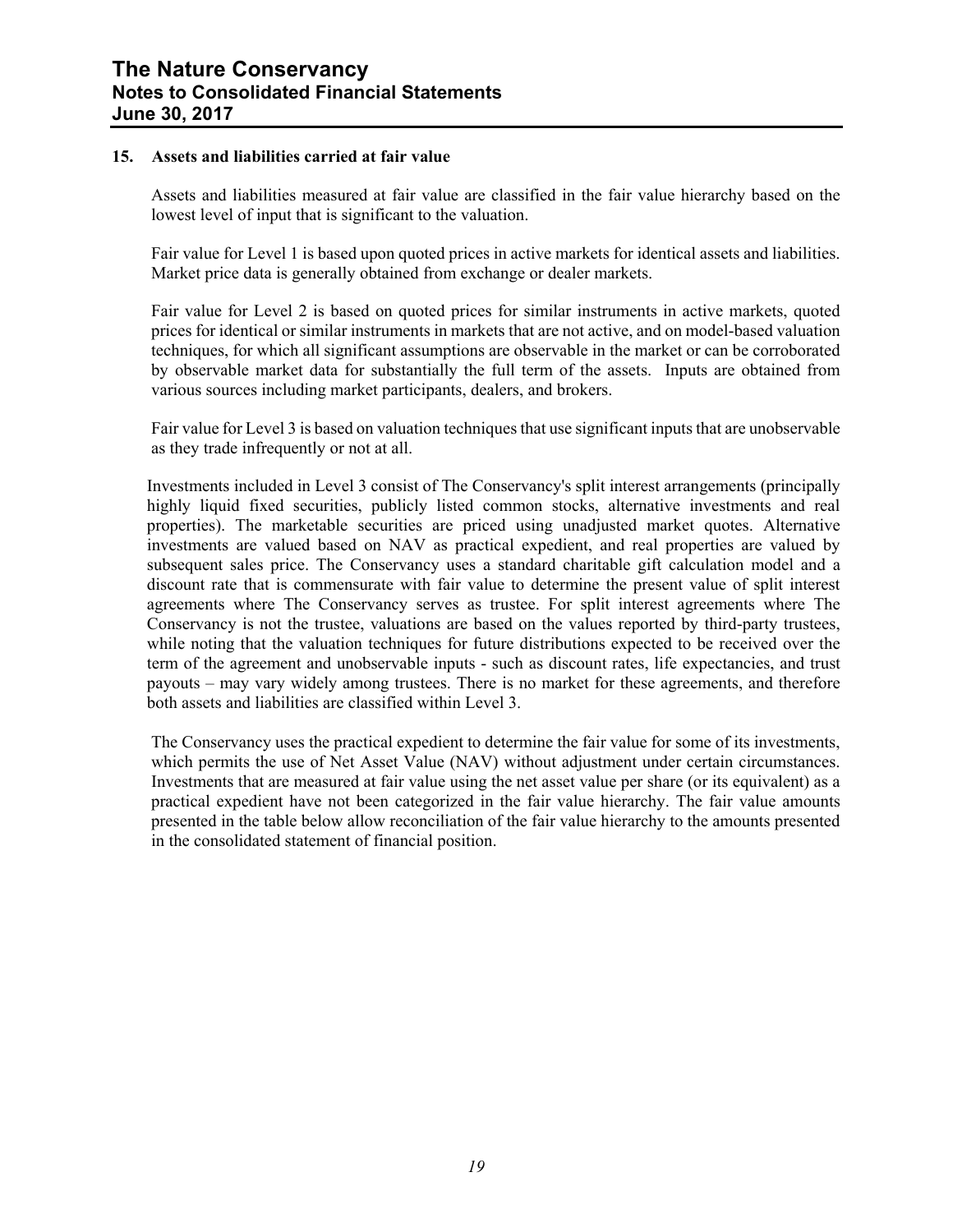# **The Nature Conservancy Notes to Consolidated Financial Statements June 30, 2017**

*Assets and liabilities measured at fair value:* 

*(In thousands)*

| Level 1<br>Level 2<br>Level 3<br><b>Total</b><br>Practical<br><b>Expedient</b><br>Investments:<br>\$<br>\$<br>Short-term investments<br>\$<br>14,857<br>\$<br>7,050<br>\$<br>21,907<br>789<br>789<br>Repurchase agreements<br>Fixed income:<br>U.S. treasuries<br>65,052<br>65,052<br>55,898<br>Asset-backed securities<br>55,898<br>38,868<br>38,868<br>Commercial paper<br><b>Municipals</b><br>2,443<br>2,443<br>Corporate debt<br>124,604<br>124,604<br>Mortgage-backed securities<br>11,034<br>11,034<br>U.S. agency bonds<br>38,482<br>38,482<br>Preferred securities<br>1,013<br>1,013<br>Exchange traded stocks<br>212,669<br>212,669<br>Commingled equity funds<br>534,587<br>534,587<br>Exchange traded funds<br>11,090<br>11,090<br>Closed end mutual funds<br>81,543<br>81,543<br>Derivatives<br>218<br>218<br>Hedge funds<br>493,650<br>493,650<br>7,903<br>Private equity<br>209,325<br>217,228<br>Private real estate<br>68,035<br>68,035 |
|----------------------------------------------------------------------------------------------------------------------------------------------------------------------------------------------------------------------------------------------------------------------------------------------------------------------------------------------------------------------------------------------------------------------------------------------------------------------------------------------------------------------------------------------------------------------------------------------------------------------------------------------------------------------------------------------------------------------------------------------------------------------------------------------------------------------------------------------------------------------------------------------------------------------------------------------------------|
|                                                                                                                                                                                                                                                                                                                                                                                                                                                                                                                                                                                                                                                                                                                                                                                                                                                                                                                                                          |
|                                                                                                                                                                                                                                                                                                                                                                                                                                                                                                                                                                                                                                                                                                                                                                                                                                                                                                                                                          |
|                                                                                                                                                                                                                                                                                                                                                                                                                                                                                                                                                                                                                                                                                                                                                                                                                                                                                                                                                          |
|                                                                                                                                                                                                                                                                                                                                                                                                                                                                                                                                                                                                                                                                                                                                                                                                                                                                                                                                                          |
|                                                                                                                                                                                                                                                                                                                                                                                                                                                                                                                                                                                                                                                                                                                                                                                                                                                                                                                                                          |
|                                                                                                                                                                                                                                                                                                                                                                                                                                                                                                                                                                                                                                                                                                                                                                                                                                                                                                                                                          |
|                                                                                                                                                                                                                                                                                                                                                                                                                                                                                                                                                                                                                                                                                                                                                                                                                                                                                                                                                          |
|                                                                                                                                                                                                                                                                                                                                                                                                                                                                                                                                                                                                                                                                                                                                                                                                                                                                                                                                                          |
|                                                                                                                                                                                                                                                                                                                                                                                                                                                                                                                                                                                                                                                                                                                                                                                                                                                                                                                                                          |
|                                                                                                                                                                                                                                                                                                                                                                                                                                                                                                                                                                                                                                                                                                                                                                                                                                                                                                                                                          |
|                                                                                                                                                                                                                                                                                                                                                                                                                                                                                                                                                                                                                                                                                                                                                                                                                                                                                                                                                          |
|                                                                                                                                                                                                                                                                                                                                                                                                                                                                                                                                                                                                                                                                                                                                                                                                                                                                                                                                                          |
|                                                                                                                                                                                                                                                                                                                                                                                                                                                                                                                                                                                                                                                                                                                                                                                                                                                                                                                                                          |
|                                                                                                                                                                                                                                                                                                                                                                                                                                                                                                                                                                                                                                                                                                                                                                                                                                                                                                                                                          |
|                                                                                                                                                                                                                                                                                                                                                                                                                                                                                                                                                                                                                                                                                                                                                                                                                                                                                                                                                          |
|                                                                                                                                                                                                                                                                                                                                                                                                                                                                                                                                                                                                                                                                                                                                                                                                                                                                                                                                                          |
|                                                                                                                                                                                                                                                                                                                                                                                                                                                                                                                                                                                                                                                                                                                                                                                                                                                                                                                                                          |
|                                                                                                                                                                                                                                                                                                                                                                                                                                                                                                                                                                                                                                                                                                                                                                                                                                                                                                                                                          |
|                                                                                                                                                                                                                                                                                                                                                                                                                                                                                                                                                                                                                                                                                                                                                                                                                                                                                                                                                          |
|                                                                                                                                                                                                                                                                                                                                                                                                                                                                                                                                                                                                                                                                                                                                                                                                                                                                                                                                                          |
|                                                                                                                                                                                                                                                                                                                                                                                                                                                                                                                                                                                                                                                                                                                                                                                                                                                                                                                                                          |
| 161,107<br>96,394<br>33,009<br>290,510<br>Split interests, trusteed                                                                                                                                                                                                                                                                                                                                                                                                                                                                                                                                                                                                                                                                                                                                                                                                                                                                                      |
| Split interests, non-trusteed<br>30,436<br>30,436                                                                                                                                                                                                                                                                                                                                                                                                                                                                                                                                                                                                                                                                                                                                                                                                                                                                                                        |
| Total investments at fair value<br>555,452<br>375,562<br>63,445<br>1,305,597<br>2,300,056                                                                                                                                                                                                                                                                                                                                                                                                                                                                                                                                                                                                                                                                                                                                                                                                                                                                |
| Securities pledged under                                                                                                                                                                                                                                                                                                                                                                                                                                                                                                                                                                                                                                                                                                                                                                                                                                                                                                                                 |
| \$<br>\$<br>57,337<br>\$<br>\$<br>securities lending agreements<br>\$<br>57,337                                                                                                                                                                                                                                                                                                                                                                                                                                                                                                                                                                                                                                                                                                                                                                                                                                                                          |
| 16,819<br>Trade lands<br>16,819                                                                                                                                                                                                                                                                                                                                                                                                                                                                                                                                                                                                                                                                                                                                                                                                                                                                                                                          |
| Pledges receivable<br>302,670<br>302,670                                                                                                                                                                                                                                                                                                                                                                                                                                                                                                                                                                                                                                                                                                                                                                                                                                                                                                                 |
| $\mathbb S$<br>$\mathbb S$<br>$\boldsymbol{\mathsf{S}}$<br>$\mathbb S$<br>\$2,676,882<br>Total assets measured at fair value<br>612,789<br>392,381<br>366,115<br>1,305,597                                                                                                                                                                                                                                                                                                                                                                                                                                                                                                                                                                                                                                                                                                                                                                               |
| \$<br>\$<br>32,382<br>\$<br>\$<br>\$<br>Interest rate swaps liability<br>32,382                                                                                                                                                                                                                                                                                                                                                                                                                                                                                                                                                                                                                                                                                                                                                                                                                                                                          |
| Payable under securities                                                                                                                                                                                                                                                                                                                                                                                                                                                                                                                                                                                                                                                                                                                                                                                                                                                                                                                                 |
| lending agreements<br>57,337<br>57,337                                                                                                                                                                                                                                                                                                                                                                                                                                                                                                                                                                                                                                                                                                                                                                                                                                                                                                                   |
|                                                                                                                                                                                                                                                                                                                                                                                                                                                                                                                                                                                                                                                                                                                                                                                                                                                                                                                                                          |
| Payable under split interest<br>197,304<br>197,304<br>arrangements                                                                                                                                                                                                                                                                                                                                                                                                                                                                                                                                                                                                                                                                                                                                                                                                                                                                                       |
| $\mathsf{\$}$<br>32,382<br>\$<br>\$<br>\$<br>Total liabilities measured at fair value \$<br>57,337<br>197,304<br>287,023                                                                                                                                                                                                                                                                                                                                                                                                                                                                                                                                                                                                                                                                                                                                                                                                                                 |

Of the \$2,322,332,000 total investments in the accompanying statement of financial postion, net investments payables/receivables of \$22,276,000 are not measured at fair value or reflected in the table above.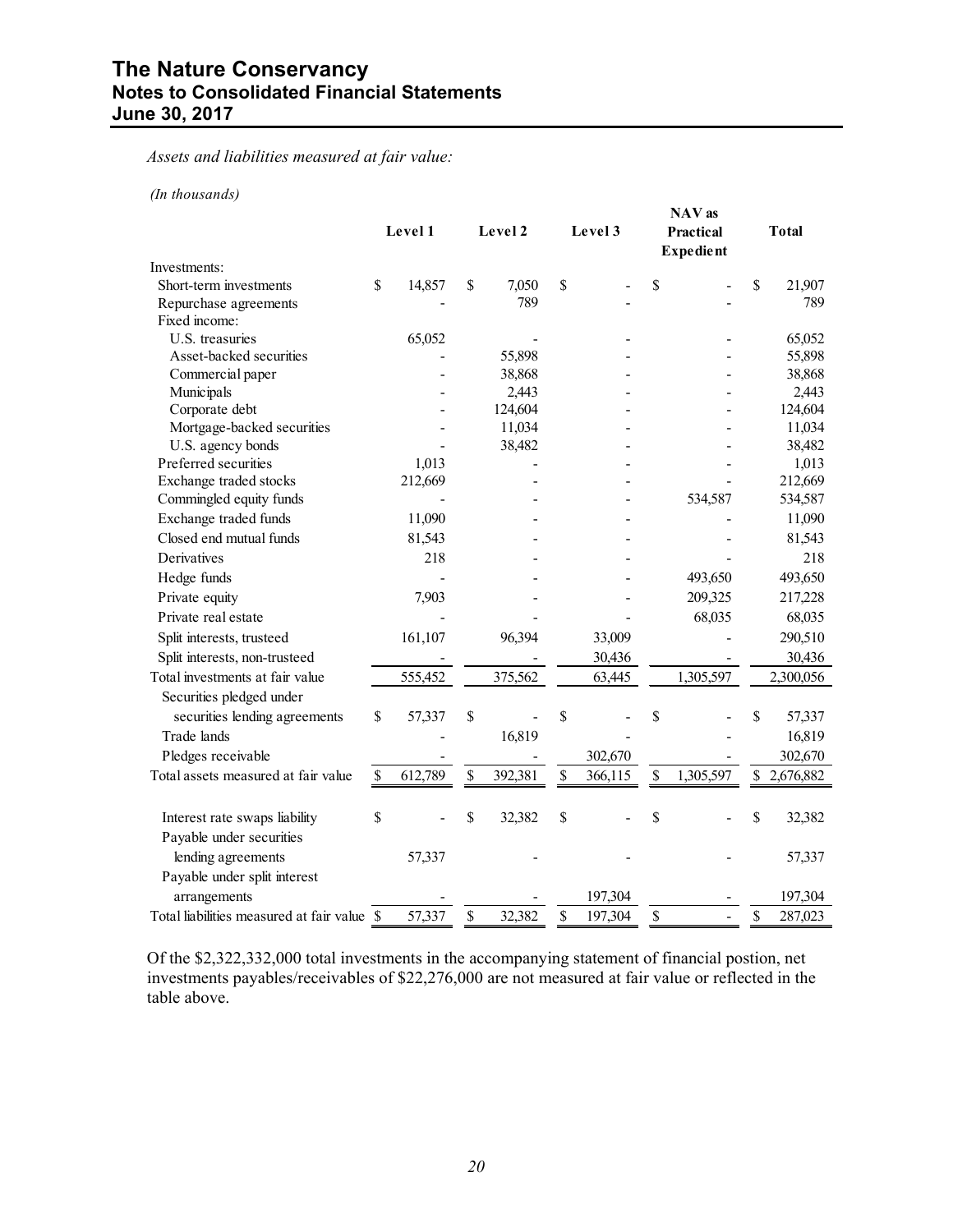*Rollforward of Level 3 financial instruments*:

*(In thousands)*

|                               | <b>Fair value</b><br>as of<br>June 30, 2016 | <b>Realized</b>          |     | <b>Unrealized</b><br>gains (losses) gains (losses) |   | <b>Purchases</b> | <b>Sales</b> | <b>Fair value</b><br>as of<br>June 30, 2017 |
|-------------------------------|---------------------------------------------|--------------------------|-----|----------------------------------------------------|---|------------------|--------------|---------------------------------------------|
| Split interest arrangements   | 42.703                                      | 62                       | - S | $(1,576)$ \$                                       |   | 28,366           | (6,110)      | 63,445                                      |
| Pledges receivable            | 231,868                                     | $\overline{\phantom{a}}$ |     | 70.802                                             |   |                  |              | 302,670                                     |
| Total investments and pledges | 274,571                                     | 62                       |     | 69.226                                             | ъ | 28.366           | $(6,110)$ \$ | 366,115                                     |

Of the net realized and unrealized gains of \$69,288,000 in the table above, \$1,514,000 are reflected in the accompanying statement of activities as investment losses. The remaining amounts include a \$70,802,000 increase in pledges, of which a net \$75,729,000 increase is reflected in the accompanying statement of financial position and statement of activities as the result of pledge payments and pledge contributions. The remaining \$4,927,000 decrease is reflected as conservation activities and actions program expense.

The value of certain alternative investments not included in the fair value hierarchy represents the ownership interest in the NAV of the respective partnership. The fair values of the securities held by limited partnerships that do not have readily determinable fair values are determined by the general partner and are based on appraisals, or other estimates that require varying degrees of judgment. If no public market exists for the investment securities, the fair value is determined by the general partner taking into consideration, among other things, the cost of the securities, prices of recent significant placements of securities of the same issuer, and subsequent developments concerning the companies to which the securities relate. The Conservancy has performed significant due diligence around these investments to ensure NAV is an appropriate measure of fair value.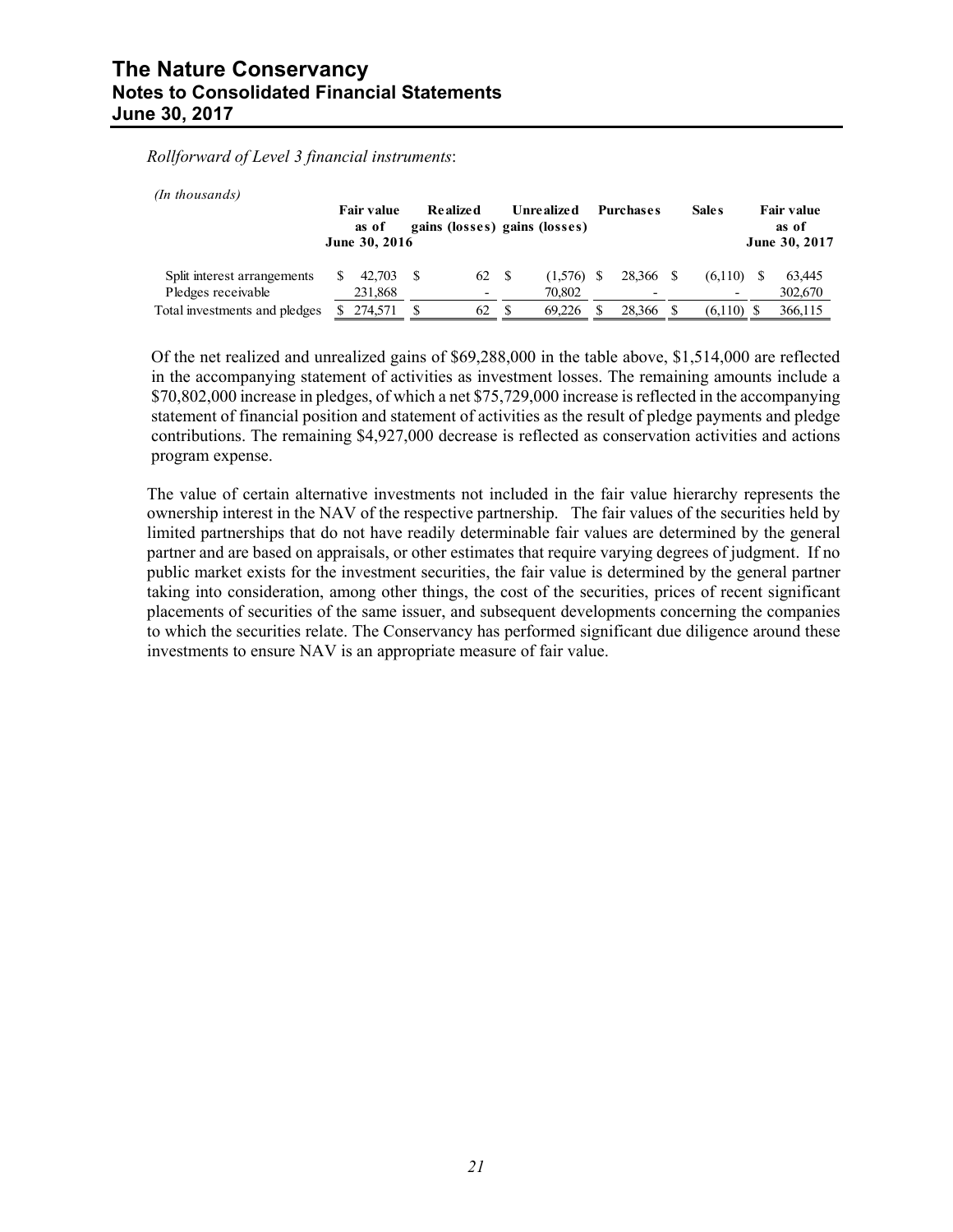# **The Nature Conservancy Notes to Consolidated Financial Statements June 30, 2017**

| (In thousands)             |              | <b>Fair Value</b>   | Unfunded<br><b>Commitments</b> | <b>Redemption</b><br>Frequency                                                                 | <b>Redemption</b><br><b>Notice Period</b>                                                                 |  |  |  |
|----------------------------|--------------|---------------------|--------------------------------|------------------------------------------------------------------------------------------------|-----------------------------------------------------------------------------------------------------------|--|--|--|
| Commingled equity funds    | <sup>S</sup> | 534,587             | \$                             | Daily (restrictions)<br>apply), weekly,<br>monthly, quarterly                                  | 2 days, 6 business<br>days, $7$ days, $10$<br>business days, 14<br>days, $30$ days, $60$<br>days, 90 days |  |  |  |
| Hedge funds                |              | 493,650             |                                | Monthly, quarterly,<br>semi-annually,<br>annually,<br>biennially, rolling<br>2, $3 \& 4$ years | $30 - 90$ days                                                                                            |  |  |  |
| Private equity funds       |              | 209,325             | 209,515                        | N/A                                                                                            | N/A                                                                                                       |  |  |  |
| Real estate funds<br>Total |              | 68,035<br>1,305,597 | 37,416<br>246,931              | N/A                                                                                            | N/A                                                                                                       |  |  |  |

*Investments valued using NAV practical expedient as of June 30, 2017*:

The Conservancy's investment policy allows for the use of derivatives by investment managers and at the portfolio-level to assist in managing asset allocation and exposures. These derivative exposures are exchange-traded and are reported in the fair value of the overall portfolio within Level 1.

In order to partially insulate itself from the variable nature of the interest rates on its outstanding debt, The Conservancy has three interest rate swap agreements that fix the rates on several variable rate bonds. The Conservancy's interest rate swap arrangements have inputs which can generally be corroborated by observable market data and are therefore classified within Level 2. Such inputs include market prices for reference securities, yield curves, credit curves, measures of volatility, prepayment rates, assumptions for nonperformance risk, and correlations of such inputs. The valuation methods described above may produce fair value calculations that may not be indicative of net realized value or reflective of future fair values. The Conservancy believes the use of different methodologies or assumptions to determine the fair value of certain financial instruments could result in a different estimate of fair value at the reporting date.

The use of derivative instruments involves the risk of imperfect correlation in movement in the price of the instruments, interest rates, and the underlying hedged assets. As a result, The Conservancy may not achieve the anticipated benefits of hedging strategies. The Conservancy's derivatives contracts held at June 30, 2017 are not accounted as hedging instruments under GAAP.

The following table lists fair value and relevant notional information of derivatives by contract type, as included in the consolidated statement of financial position and statement of activities.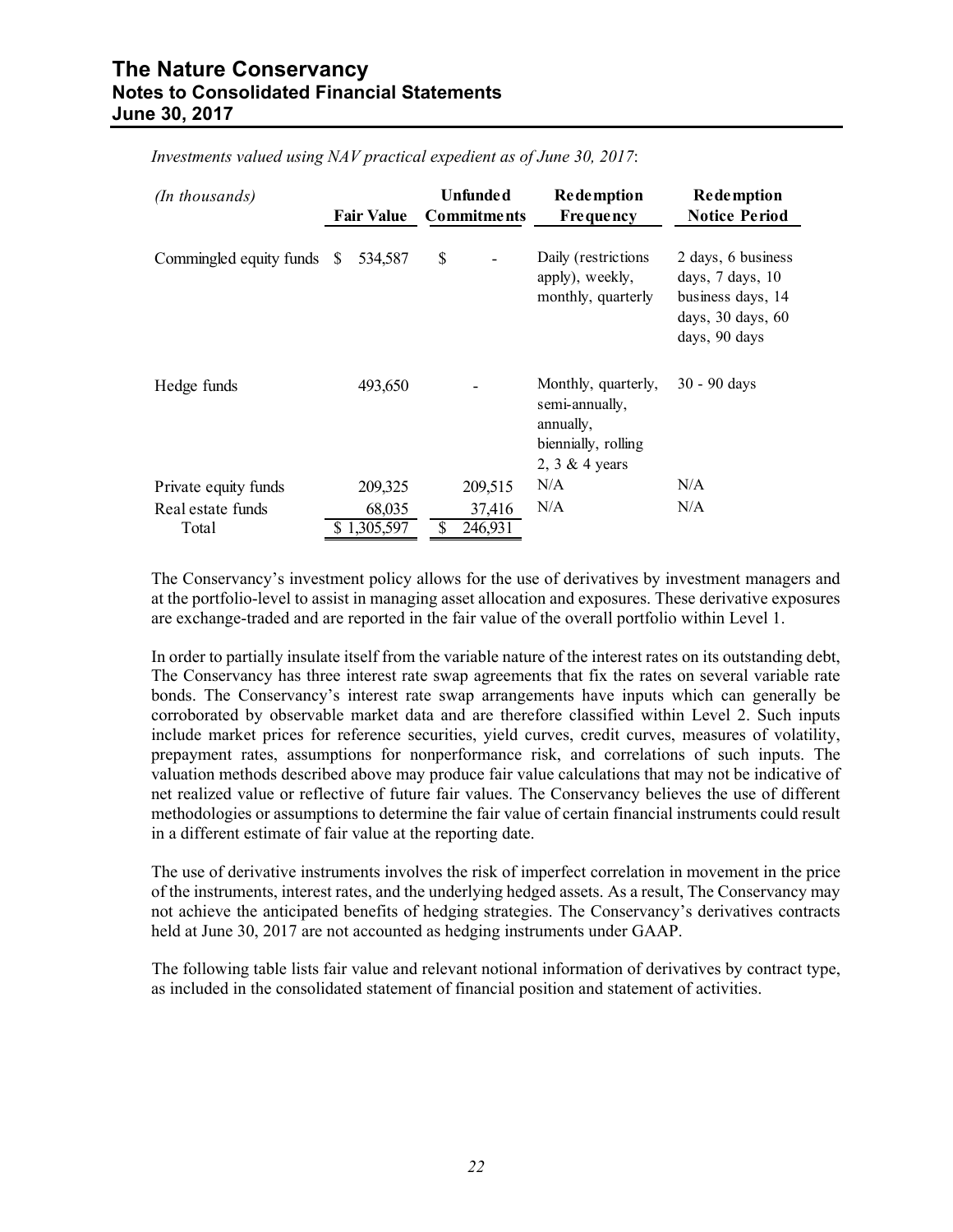#### *Summary of derivative investments at June 30, 2017*:

#### *(\$ in thousands)*

|                                                       | <b>Location</b> in<br><b>Consolidated</b><br>Statement of<br><b>Financial Position</b> | Fair value as of June 30, 2017<br>Amount |        | <b>Changes in Fair Values</b><br><b>Location</b> in<br>Consolidated<br>Statement of<br><b>Activities</b> | <b>Amount</b> |   | As of June 30, 2017<br><b>Collateral</b><br>Amount |    | <b>Notional</b><br>Value | Number of<br>Contracts |  |
|-------------------------------------------------------|----------------------------------------------------------------------------------------|------------------------------------------|--------|----------------------------------------------------------------------------------------------------------|---------------|---|----------------------------------------------------|----|--------------------------|------------------------|--|
| Futures - developed global equity<br>(Short position) | Investments                                                                            | S                                        | 219    | Investment gain                                                                                          | 576           | S | 7.438                                              | S. | (131.919)                | 1,236                  |  |
| Futures - emerging market equity<br>(Long position)   | Investments                                                                            |                                          | (1)    | Investment gain                                                                                          | (20)          |   | 27                                                 |    | 555                      | 11                     |  |
| Interest rate swaps                                   | Accounts payable<br>and accrued liabilities                                            |                                          | 32.382 | Other income                                                                                             | 18.275        |   |                                                    |    | 234.496                  |                        |  |

*Investment gains* consisted of the following for the year ended June 30, 2017:

#### *(In thousands)*

| Dividends and interest income                  | 22,241   |
|------------------------------------------------|----------|
| Realized and unrealized gain                   | 188,198  |
| Change in value of split interest arrangements | 1,604    |
| Management expenses                            | (11,743) |
| Total investment income                        | 200,300  |

## **16. Leases**

The following is a schedule of future minimum lease payments for all operating leases as of June 30, 2017:

| (In thousands)               |    |        |
|------------------------------|----|--------|
| 2018                         | \$ | 7,612  |
| 2019                         |    | 5,952  |
| 2020                         |    | 5,539  |
| 2021                         |    | 4,607  |
| 2022                         |    | 3,772  |
| Thereafter                   |    | 7,242  |
| Total minimum lease payments | S  | 34,724 |

Occupancy expense was \$13,150,000 for the year ended June 30, 2017.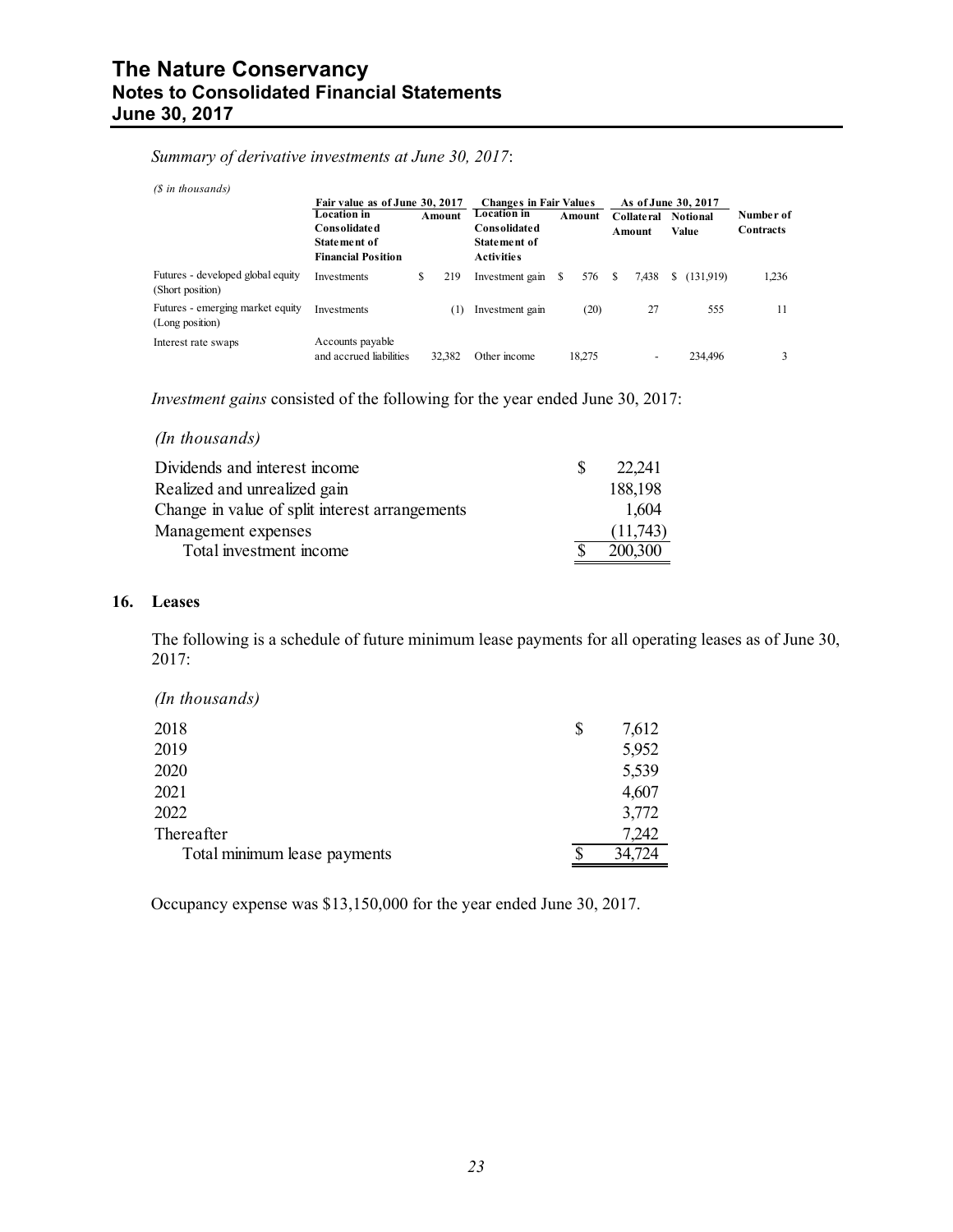## **SUPPLEMENTAL SCHEDULES**

**Following are supplemental schedules:** 

**Consolidated statements of financial position as of June 30, 2017 (with comparative totals as of June 30, 2016)** 

**Summarized consolidated statements of activities for the year ended June 30, 2017 (with comparative totals for the year ended June 30, 2016)** 

**Schedule of functional expenses as reported in the consolidated statement of activities for the year ended June 30, 2017 by natural account classification (with comparative totals for the year ended June 30, 2016).** 

**While these schedules are not required under Generally Accepted Accounting Principles, they provide useful additional detail to help the user of these financial statements understand how funds are spent, as well as providing prior year comparisons.**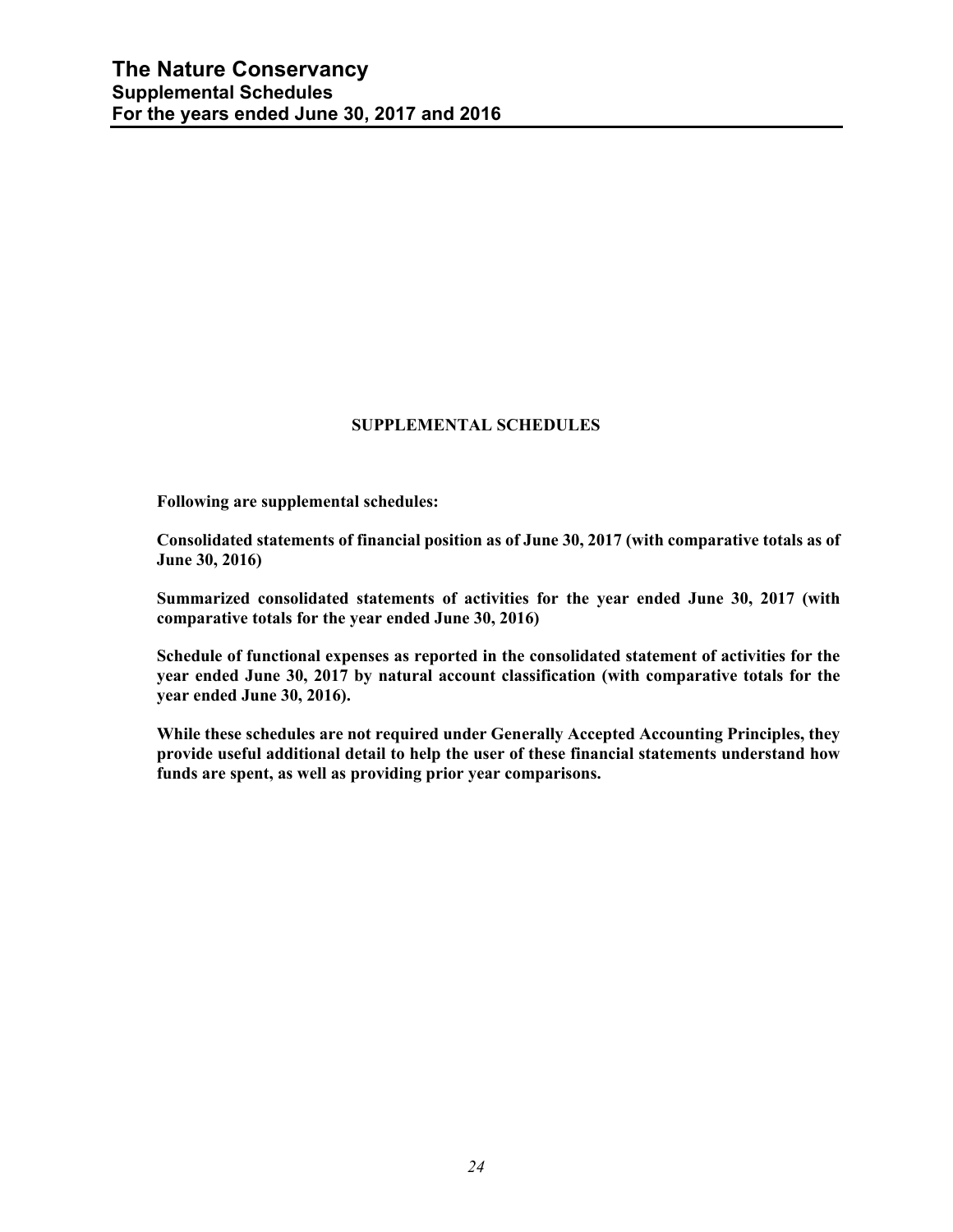# **The Nature Conservancy Supplemental Schedule - Consolidated Statements of Financial Position As of June 30, 2017 and 2016**

| (Amounts in thousands)                                                    | 2017                 | 2016                   |
|---------------------------------------------------------------------------|----------------------|------------------------|
| Assets                                                                    |                      |                        |
| Cash and cash equivalents                                                 | \$<br>55,139         | \$<br>67,342           |
| Restricted cash                                                           | 19,593               | 14,257                 |
| Restricted short-term investments                                         | 25,000               | 25,000                 |
| Government grants and contracts receivable                                | 35,259               | 33,264                 |
| Pledges receivable, net                                                   | 302,670              | 231,868                |
| Collateral received under securities lending agreement                    | 57,337               | 24,479                 |
| Deposits on land and other assets                                         | 59,332               | 55,288                 |
| Property and equipment, net of accumulated depreciation                   |                      |                        |
| and amortization                                                          | 121,800              | 129,166                |
| Investments - Capital fund                                                | 801,558              | 794,938                |
| Investments - Split interest arrangements<br>Investments - Endowment fund | 320,946<br>1,199,828 | 284,344<br>1,115,398   |
| Conservation lands                                                        | 1,834,243            | 1,832,270              |
| Conservation easements                                                    | 2,159,042            | 2,089,865              |
| Total assets                                                              | \$6,991,747          | $\overline{6,697,479}$ |
|                                                                           |                      |                        |
| <b>Liabilities</b>                                                        |                      |                        |
| Accounts payable and accrued liabilities                                  | \$<br>117,114        | \$<br>129,769          |
| Payable under securities lending agreement                                | 57,337               | 24,479                 |
| Deferred revenue and refundable advances                                  | 94,919               | 91,899                 |
| Bonds and notes payable                                                   | 303,313              | 361,219                |
| Split interest arrangements payable                                       | 197,304              | 174,871                |
| <b>Total</b> liabilities                                                  | 769,987              | 782,237                |
|                                                                           |                      |                        |
| Net assets                                                                |                      |                        |
| Unrestricted                                                              |                      |                        |
| Undesignated                                                              | 252,404              | 559,363                |
| Land, easements, and capital funds                                        | 3,888,245            | 3,440,943              |
| Board-designated quasi endowment and similar funds                        | 877,375              | 816,123                |
| Total unrestricted                                                        | 5,018,024            | 4,816,429              |
| Temporarily restricted                                                    | 831,918              | 736,344                |
| Permanently restricted                                                    | 371,818              | 362,469                |
| Total net assets                                                          | 6,221,760            | 5,915,242              |
| Total liabilities and net assets                                          | \$6,991,747          | \$6,697,479            |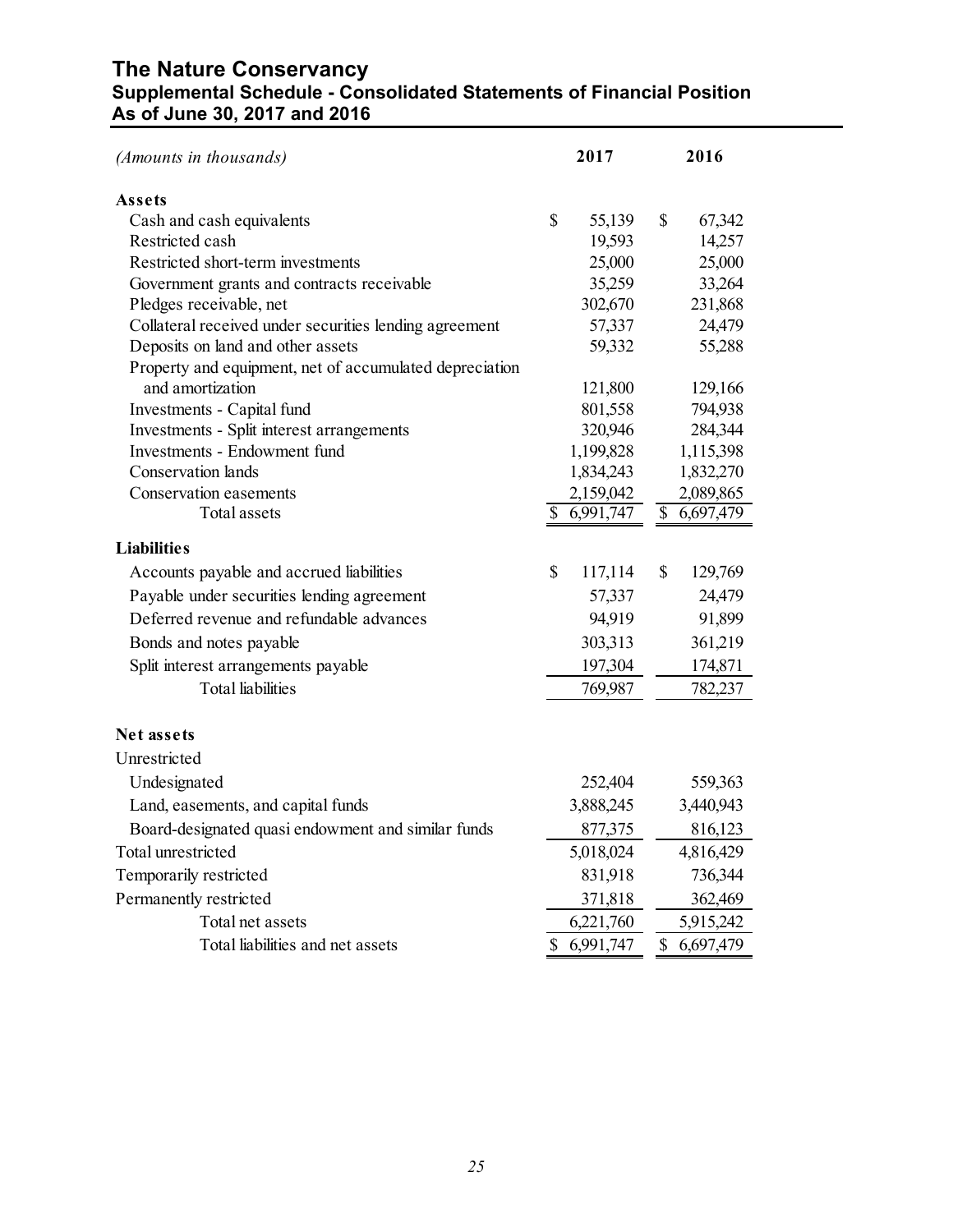# **The Nature Conservancy Supplemental Schedule - Summarized Consolidated Statements of Activities For the years ended June 30, 2017 and 2016**

| (Amounts in thousands)                          | 2017            | 2016 |           |  |
|-------------------------------------------------|-----------------|------|-----------|--|
| <b>Support and revenues</b>                     |                 |      |           |  |
| Dues and contributions                          | \$<br>627,059   | \$   | 602,854   |  |
| Land and easements contributed for conservation | 64,651          |      | 33,406    |  |
| Government grants and contracts                 | 117,218         |      | 109,744   |  |
| Investment income                               | 200,300         |      | (59,345)  |  |
| Sales of conservation land and easements to     |                 |      |           |  |
| governments and others                          | 48,193          |      | 71,690    |  |
| Other                                           | 86,344          |      | 45,601    |  |
| Total support and revenues                      | 1,143,765       |      | 803,950   |  |
| <b>Expenses</b>                                 |                 |      |           |  |
| Program expenses                                | 556,682         |      | 552,631   |  |
| General and administration                      | 155,430         |      | 146,862   |  |
| Fund-raising                                    |                 |      |           |  |
| General fund-raising                            | 78,485          |      | 77,214    |  |
| Membership development                          | 46,650          |      | 35,969    |  |
| Total expenses                                  | 837,247         |      | 812,676   |  |
| Increase in net assets                          | 306,518         |      | (8,726)   |  |
| Net assets at beginning of year                 | 5,915,242       |      | 5,923,968 |  |
| Net assets at end of year                       | \$<br>6,221,760 | \$   | 5,915,242 |  |